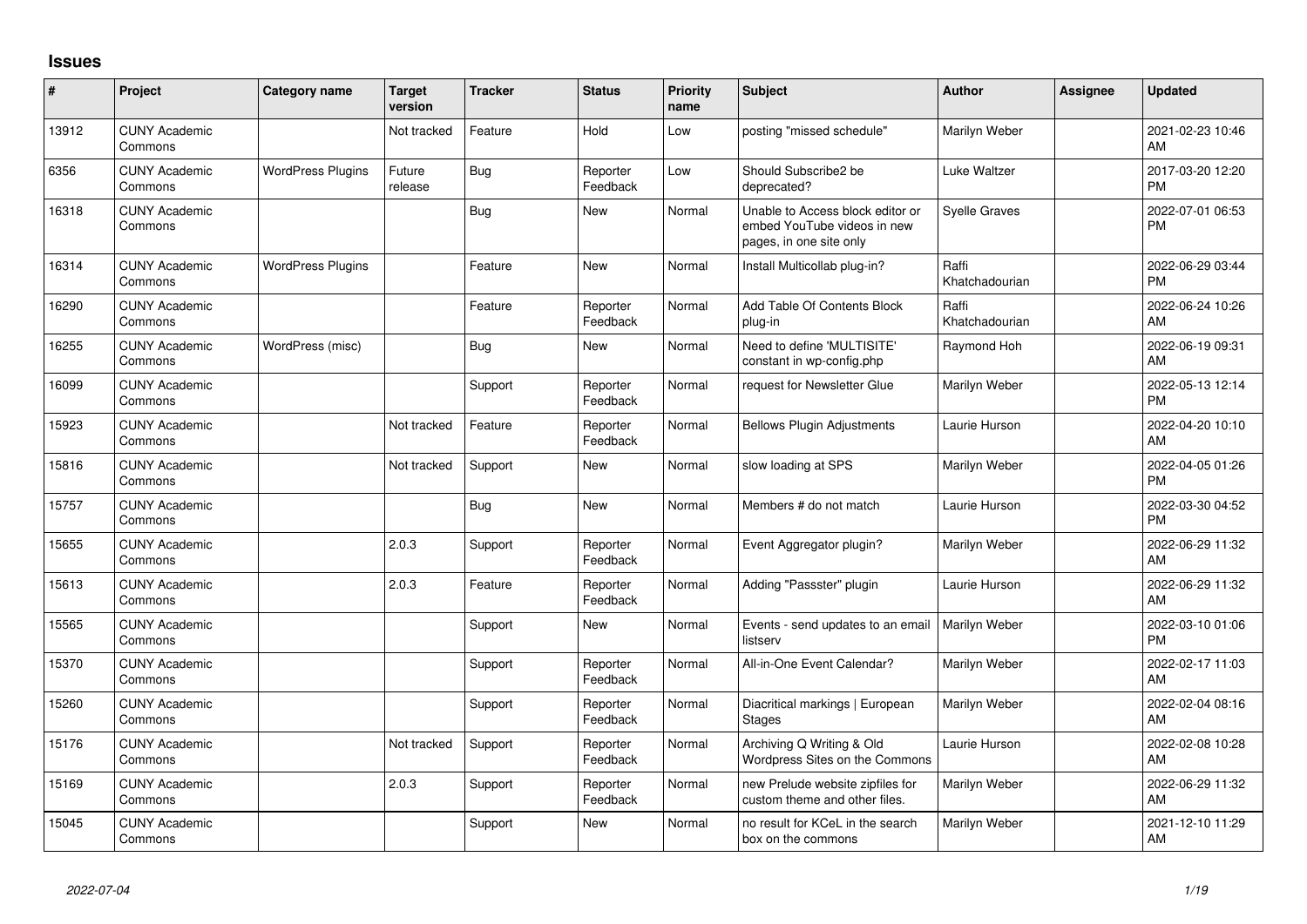| #     | Project                         | <b>Category name</b>     | <b>Target</b><br>version | <b>Tracker</b> | <b>Status</b>        | <b>Priority</b><br>name | <b>Subject</b>                                                                                | <b>Author</b>           | <b>Assignee</b> | <b>Updated</b>                |
|-------|---------------------------------|--------------------------|--------------------------|----------------|----------------------|-------------------------|-----------------------------------------------------------------------------------------------|-------------------------|-----------------|-------------------------------|
| 14940 | <b>CUNY Academic</b><br>Commons |                          |                          | <b>Bug</b>     | New                  | Normal                  | Discrepancy between Commons<br>profile "sites" and actual # of sites                          | Laurie Hurson           |                 | 2021-11-08 11:09<br>AM.       |
| 14936 | <b>CUNY Academic</b><br>Commons |                          |                          | Bug            | <b>New</b>           | Normal                  | Commons websites blocked by<br>SPS campus network                                             | Laurie Hurson           |                 | 2021-11-03 03:57<br><b>PM</b> |
| 14911 | <b>CUNY Academic</b><br>Commons | <b>WordPress Themes</b>  | Not tracked              | Support        | <b>New</b>           | Normal                  | Twentytwentyone theme                                                                         | Marilyn Weber           |                 | 2021-10-28 10:37<br>AM        |
| 14900 | <b>CUNY Academic</b><br>Commons |                          | Not tracked              | Support        | Reporter<br>Feedback | Normal                  | previous theme?                                                                               | Marilyn Weber           |                 | 2021-10-25 10:31<br>AM        |
| 14842 | <b>CUNY Academic</b><br>Commons |                          | Not tracked              | Support        | Reporter<br>Feedback | Normal                  | Question about widgets and block<br>editor                                                    | Gina Cherry             |                 | 2021-10-06 03:01<br><b>PM</b> |
| 14792 | <b>CUNY Academic</b><br>Commons |                          |                          | <b>Bug</b>     | New                  | Normal                  | Inconsistent email notifications<br>from gravity forms                                        | Raffi<br>Khatchadourian |                 | 2021-10-04 01:50<br><b>PM</b> |
| 14784 | <b>CUNY Academic</b><br>Commons |                          |                          | Support        | Reporter<br>Feedback | Normal                  | User report of logo problem when<br>using Customizer theme                                    | Marilyn Weber           |                 | 2021-09-17 10:25<br>AM        |
| 14629 | <b>CUNY Academic</b><br>Commons |                          | Not tracked              | Bug            | Reporter<br>Feedback | Normal                  | Possible Post Order Bug?                                                                      | <b>Syelle Graves</b>    |                 | 2021-09-14 10:47<br>AM        |
| 14538 | <b>CUNY Academic</b><br>Commons |                          | Not tracked              | Support        | Reporter<br>Feedback | Normal                  | Weebly To Commons                                                                             | Laurie Hurson           |                 | 2021-09-14 10:47<br>AM        |
| 14398 | <b>CUNY Academic</b><br>Commons |                          | Not tracked              | Support        | Reporter<br>Feedback | Normal                  | Events plug-in notification problem                                                           | Marilyn Weber           |                 | 2021-05-11 11:21<br><b>AM</b> |
| 14074 | <b>CUNY Academic</b><br>Commons | WordPress (misc)         | Not tracked              | Support        | Reporter<br>Feedback | Normal                  | page password protection problem                                                              | Marilyn Weber           |                 | 2021-03-02 11:03<br>AM        |
| 13975 | <b>CUNY Academic</b><br>Commons | Social Paper             | Not tracked              | Support        | Reporter<br>Feedback | Normal                  | can't approve comments on Social<br>Paper paper                                               | Marilyn Weber           |                 | 2021-02-12 09:33<br><b>AM</b> |
| 13650 | <b>CUNY Academic</b><br>Commons | Group Library            | Future<br>release        | Feature        | New                  | Normal                  | Forum Attachments in Group<br>Library                                                         | Laurie Hurson           |                 | 2021-11-19 12:30<br><b>PM</b> |
| 13255 | <b>CUNY Academic</b><br>Commons |                          | Not tracked              | Support        | Reporter<br>Feedback | Normal                  | Accessibility problems                                                                        | Marilyn Weber           |                 | 2020-09-01 05:48<br><b>PM</b> |
| 13048 | <b>CUNY Academic</b><br>Commons | Shortcodes and<br>embeds | Future<br>release        | Feature        | <b>New</b>           | Normal                  | Jupyter Notebooks support                                                                     | Boone Gorges            |                 | 2020-07-14 11:46<br>AM        |
| 13034 | <b>CUNY Academic</b><br>Commons |                          | Not tracked              | Support        | Reporter<br>Feedback | Normal                  | a site is asking people to join the<br>Commons to get a download                              | Marilyn Weber           |                 | 2020-07-12 07:23<br>AM        |
| 12573 | <b>CUNY Academic</b><br>Commons | <b>WordPress Plugins</b> | Future<br>release        | <b>Bug</b>     | New                  | Normal                  | <b>CommentPress Core Issues</b>                                                               | scott voth              |                 | 2020-03-24 04:32<br><b>PM</b> |
| 12436 | <b>CUNY Academic</b><br>Commons |                          | Not tracked              | Bug            | Assigned             | Normal                  | Nightly system downtime                                                                       | <b>Boone Gorges</b>     |                 | 2020-08-01 09:30<br>AM        |
| 12360 | <b>CUNY Academic</b><br>Commons | <b>WordPress Themes</b>  | Not tracked              | Bug            | Reporter<br>Feedback | Normal                  | site just says "DANTE We are<br>currently in maintenance mode,<br>please check back shortly." | Marilyn Weber           |                 | 2020-02-04 12:13<br><b>PM</b> |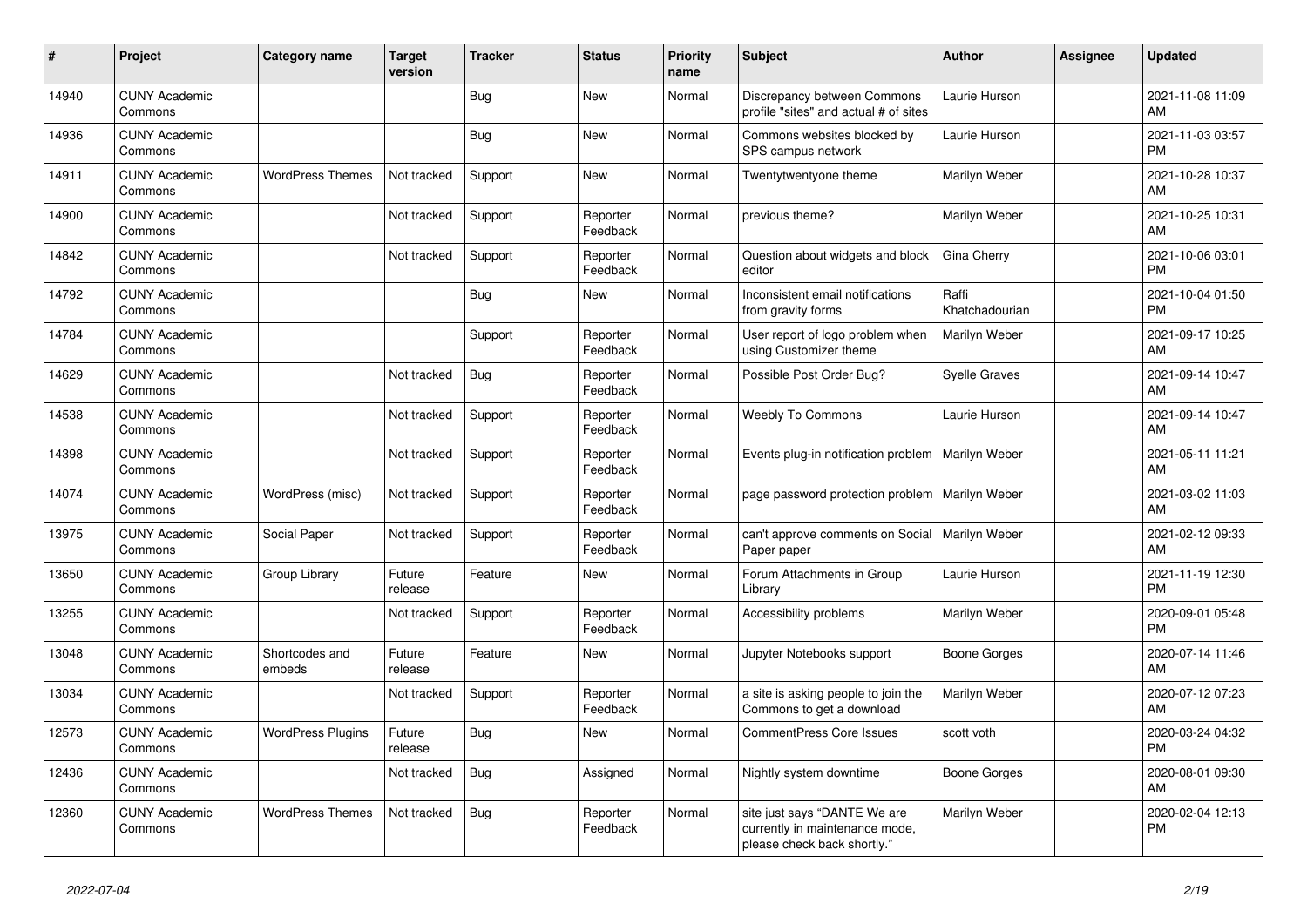| #     | Project                         | <b>Category name</b>      | <b>Target</b><br>version | <b>Tracker</b> | <b>Status</b>        | <b>Priority</b><br>name | <b>Subject</b>                                                                                               | <b>Author</b>           | Assignee | Updated                       |
|-------|---------------------------------|---------------------------|--------------------------|----------------|----------------------|-------------------------|--------------------------------------------------------------------------------------------------------------|-------------------------|----------|-------------------------------|
| 12352 | <b>CUNY Academic</b><br>Commons |                           | Not tracked              | Support        | <b>New</b>           | Normal                  | "posts list" page builder block<br>option                                                                    | Marilyn Weber           |          | 2020-02-03 01:29<br><b>PM</b> |
| 12350 | <b>CUNY Academic</b><br>Commons | <b>Blogs (BuddyPress)</b> | Not tracked              | Support        | Reporter<br>Feedback | Normal                  | URL creation problem                                                                                         | Marilyn Weber           |          | 2020-02-03 11:27<br>AM        |
| 12328 | <b>CUNY Academic</b><br>Commons |                           | Not tracked              | Support        | New                  | Normal                  | Sign up Code for Non-CUNY<br>Faculty                                                                         | Laurie Hurson           |          | 2020-01-28 10:25<br>AM        |
| 12198 | <b>CUNY Academic</b><br>Commons |                           | Not tracked              | Bug            | Reporter<br>Feedback | Normal                  | Duplicate listing in My Sites                                                                                | Tom Harbison            |          | 2019-12-09 05:50<br><b>PM</b> |
| 11860 | <b>CUNY Academic</b><br>Commons | Registration              | Future<br>release        | Feature        | New                  | Normal                  | <b>Ensure Students Are Aware They</b><br>Can Use Aliases At Registration                                     | scott voth              |          | 2019-09-24 08:46<br>AM        |
| 11848 | <b>CUNY Academic</b><br>Commons |                           | Not tracked              | Support        | Hold                 | Normal                  | a Dean of Faculty wants to share<br>a large file                                                             | Marilyn Weber           |          | 2019-09-24 08:44<br>AM        |
| 11843 | <b>CUNY Academic</b><br>Commons | WordPress (misc)          | Future<br>release        | Design/UX      | <b>New</b>           | Normal                  | Tweaking the Gutenberg Editor<br>Interface                                                                   | Laurie Hurson           |          | 2022-04-26 12:00<br><b>PM</b> |
| 11788 | <b>CUNY Academic</b><br>Commons | <b>WordPress Plugins</b>  | Future<br>release        | Support        | Reporter<br>Feedback | Normal                  | Plugin Request - Browse Aloud                                                                                | scott voth              |          | 2019-09-24 08:42<br>AM        |
| 11787 | <b>CUNY Academic</b><br>Commons |                           | Not tracked              | Support        | Reporter<br>Feedback | Normal                  | automated comments notifications<br>on ZenDesk                                                               | Marilyn Weber           |          | 2019-08-26 06:18<br><b>PM</b> |
| 11771 | <b>CUNY Academic</b><br>Commons |                           | Not tracked              | Support        | Reporter<br>Feedback | Normal                  | post displays in sections                                                                                    | Marilyn Weber           |          | 2019-08-20 10:34<br>AM        |
| 11556 | <b>CUNY Academic</b><br>Commons | Courses                   | Not tracked              | Bug            | Reporter<br>Feedback | Normal                  | Instructor name given in course<br>listing                                                                   | Tom Harbison            |          | 2019-06-25 04:12<br><b>PM</b> |
| 11519 | <b>CUNY Academic</b><br>Commons |                           | Not tracked              | Support        | Assigned             | Normal                  | comment option not appearing                                                                                 | Marilyn Weber           |          | 2019-09-24 10:28<br>AM        |
| 11509 | <b>CUNY Academic</b><br>Commons |                           | Not tracked              | Support        | Reporter<br>Feedback | Normal                  | deleted Page causing a Menu<br>problem?                                                                      | Marilyn Weber           |          | 2019-06-04 09:54<br>AM        |
| 11415 | <b>CUNY Academic</b><br>Commons | <b>WordPress Plugins</b>  | Not tracked              | Bug            | Reporter<br>Feedback | Normal                  | Blog Subscriptions in Jetpack                                                                                | Laurie Hurson           |          | 2019-05-14 10:34<br>AM        |
| 11392 | <b>CUNY Academic</b><br>Commons |                           | Future<br>release        | Bug            | New                  | Normal                  | Migrate users away from<br><b>StatPress</b>                                                                  | <b>Boone Gorges</b>     |          | 2019-04-23 03:53<br><b>PM</b> |
| 11131 | <b>CUNY Academic</b><br>Commons |                           | Future<br>release        | Feature        | Reporter<br>Feedback | Normal                  | Image Annotation Plugins                                                                                     | Laurie Hurson           |          | 2019-02-26 11:33<br>AM        |
| 11120 | <b>CUNY Academic</b><br>Commons | <b>WordPress Plugins</b>  | Not tracked              | Bug            | Reporter<br>Feedback | Normal                  | Events Manager Events Not<br>Showing Up                                                                      | Mark Webb               |          | 2019-02-27 04:10<br>PM        |
| 11077 | <b>CUNY Academic</b><br>Commons | Events                    | Not tracked              | Feature        | Reporter<br>Feedback | Normal                  | Show event category description<br>in event list view                                                        | Raffi<br>Khatchadourian |          | 2019-02-12 10:38<br><b>PM</b> |
| 11024 | <b>CUNY Academic</b><br>Commons | WordPress (misc)          | Future<br>release        | Bug            | New                  | Normal                  | Subsites should not show "you<br>should update your .htaccess<br>now" notice after permalink setting<br>save | Boone Gorges            |          | 2019-01-28 01:35<br><b>PM</b> |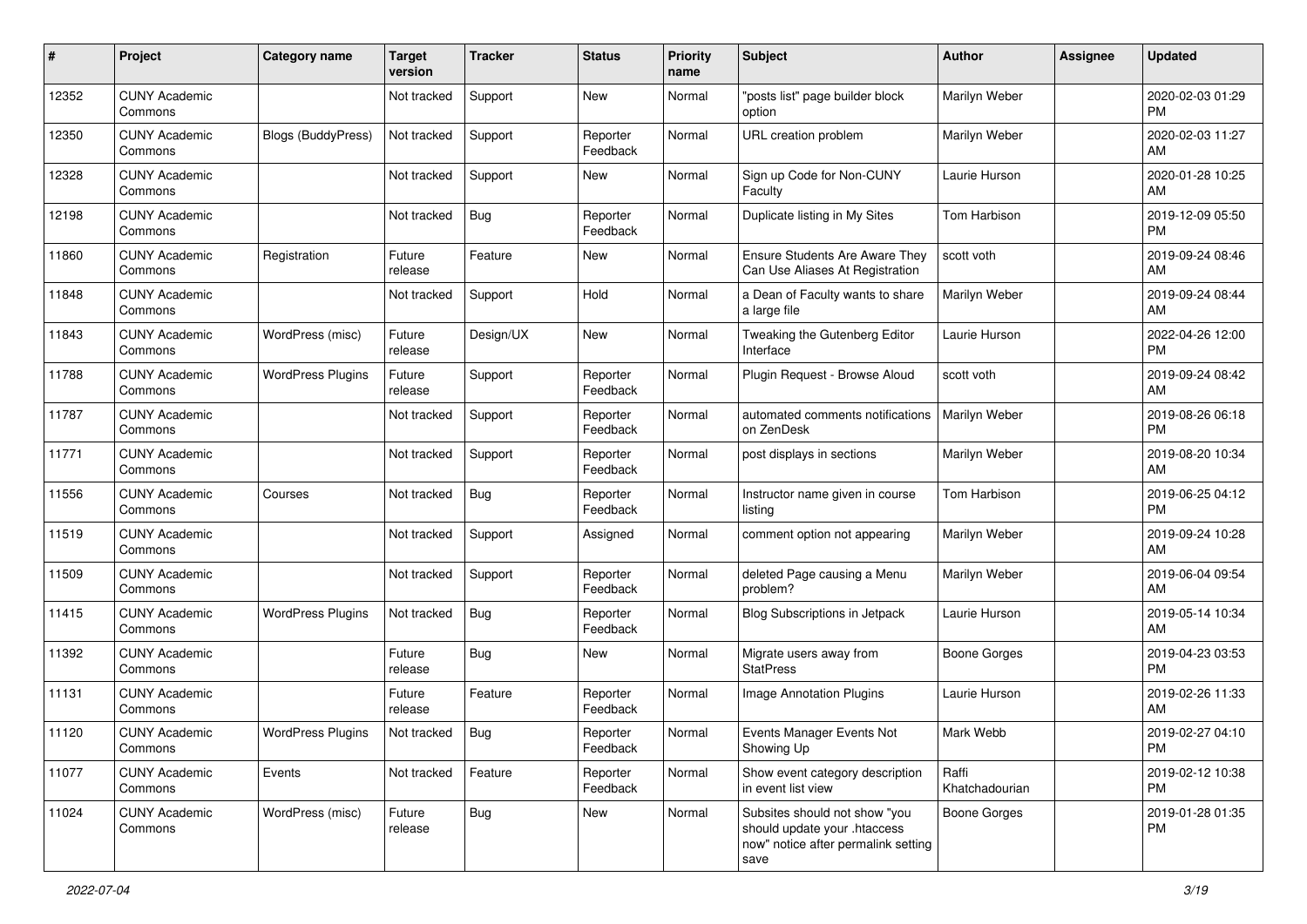| $\pmb{\#}$ | Project                         | <b>Category name</b>       | Target<br>version | <b>Tracker</b> | <b>Status</b>        | Priority<br>name | <b>Subject</b>                                                     | <b>Author</b>           | <b>Assignee</b>   | <b>Updated</b>                |
|------------|---------------------------------|----------------------------|-------------------|----------------|----------------------|------------------|--------------------------------------------------------------------|-------------------------|-------------------|-------------------------------|
| 10982      | <b>CUNY Academic</b><br>Commons | Domain Mapping             | Not tracked       | Support        | Reporter<br>Feedback | Normal           | <b>CNAME</b> question                                              | scott voth              |                   | 2019-01-22 04:29<br><b>PM</b> |
| 10769      | <b>CUNY Academic</b><br>Commons | <b>WordPress Themes</b>    | Not tracked       | Bug            | Reporter<br>Feedback | Normal           | 2011 Theme Sidebar                                                 | Mark Webb               |                   | 2018-12-04 04:09<br><b>PM</b> |
| 10657      | <b>CUNY Academic</b><br>Commons |                            | Not tracked       | Support        | Reporter<br>Feedback | Normal           | child theme problems                                               | Marilyn Weber           |                   | 2018-11-08 01:19<br><b>PM</b> |
| 10380      | <b>CUNY Academic</b><br>Commons | WordPress (misc)           | Future<br>release | Feature        | In Progress          | Normal           | Remove blacklisted plugins                                         | Boone Gorges            |                   | 2022-04-26 12:00<br><b>PM</b> |
| 10273      | <b>CUNY Academic</b><br>Commons | Registration               | Not tracked       | Support        | Reporter<br>Feedback | Normal           | users combining CF and campus<br>address                           | Marilyn Weber           |                   | 2019-09-18 10:58<br>AM        |
| 9720       | <b>CUNY Academic</b><br>Commons | Authentication             | Future<br>release | Feature        | <b>New</b>           | Normal           | The Commons should be an<br>oAuth provider                         | <b>Boone Gorges</b>     |                   | 2019-03-01 02:04<br><b>PM</b> |
| 6755       | <b>CUNY Academic</b><br>Commons | WordPress (misc)           | Future<br>release | <b>Bug</b>     | New                  | Normal           | Cannot Deactivate Plugin                                           | Laura Kane              |                   | 2016-11-16 01:12<br><b>PM</b> |
| 6332       | <b>CUNY Academic</b><br>Commons | WordPress (misc)           | Future<br>release | Feature        | <b>New</b>           | Normal           | Allow uploaded files to be marked<br>as private in an ad hoc way   | Boone Gorges            |                   | 2016-10-17 11:41<br><b>PM</b> |
| 5992       | <b>CUNY Academic</b><br>Commons | <b>Email Notifications</b> | Future<br>release | Feature        | New                  | Normal           | Changing the From line of<br>autogenerated blog emails             | Marilyn Weber           |                   | 2018-09-27 05:19<br><b>PM</b> |
| 5489       | <b>CUNY Academic</b><br>Commons | Social Paper               | Future<br>release | Feature        | New                  | Normal           | Asc/desc sorting for Social Paper<br>directories                   | Boone Gorges            |                   | 2016-04-21 10:06<br>PM        |
| 5488       | <b>CUNY Academic</b><br>Commons | Social Paper               | Future<br>release | Bug            | New                  | Normal           | Add a "last edited by" field to<br>Social Paper group directories  | Boone Gorges            |                   | 2016-04-21 10:05<br><b>PM</b> |
| 5205       | <b>CUNY Academic</b><br>Commons | Social Paper               | Future<br>release | Feature        | New                  | Normal           | Social Paper folders                                               | Marilyn Weber           |                   | 2016-02-11 10:24<br><b>PM</b> |
| 5199       | <b>CUNY Academic</b><br>Commons | Social Paper               | Future<br>release | Feature        | New                  | Normal           | add tables to the SP editor                                        | Marilyn Weber           |                   | 2016-10-24 11:27<br>AM        |
| 364        | <b>CUNY Academic</b><br>Commons | <b>WordPress Plugins</b>   | Future<br>release | Feature        | New                  | Normal           | <b>Bulletin Board</b>                                              | Matt Gold               |                   | 2015-01-05 08:50<br><b>PM</b> |
| 15685      | <b>CUNY Academic</b><br>Commons |                            |                   | Support        | New                  | High             | problem with chrome?                                               | Marilyn Weber           |                   | 2022-04-25 03:40<br><b>PM</b> |
| 16294      | <b>CUNY Academic</b><br>Commons |                            |                   | Bug            | New                  | Urgent           | CAC is down                                                        | Raffi<br>Khatchadourian |                   | 2022-06-27 02:00<br><b>PM</b> |
| 2577       | <b>NYCDH Community</b><br>Site  |                            |                   | Feature        | Assigned             | Low              | Investigate Potential to Add Links<br>to the Forum                 | <b>Mark Newton</b>      | Alex Gil          | 2013-05-16 09:40<br><b>PM</b> |
| 2576       | <b>NYCDH Community</b><br>Site  |                            |                   | Bug            | Hold                 | Low              | Test Next Button in Javascript<br><b>Tutorial Under Activities</b> | Mark Newton             | Alex Gil          | 2013-05-18 02:55<br><b>PM</b> |
| 11968      | JustPublics@365<br>MediaCamp    |                            |                   | Feature        | <b>New</b>           | Normal           | Nanoscience Retractable Display<br>Unit                            | Donald Cherry           | Bonnie<br>Eissner | 2021-02-19 08:50<br>AM        |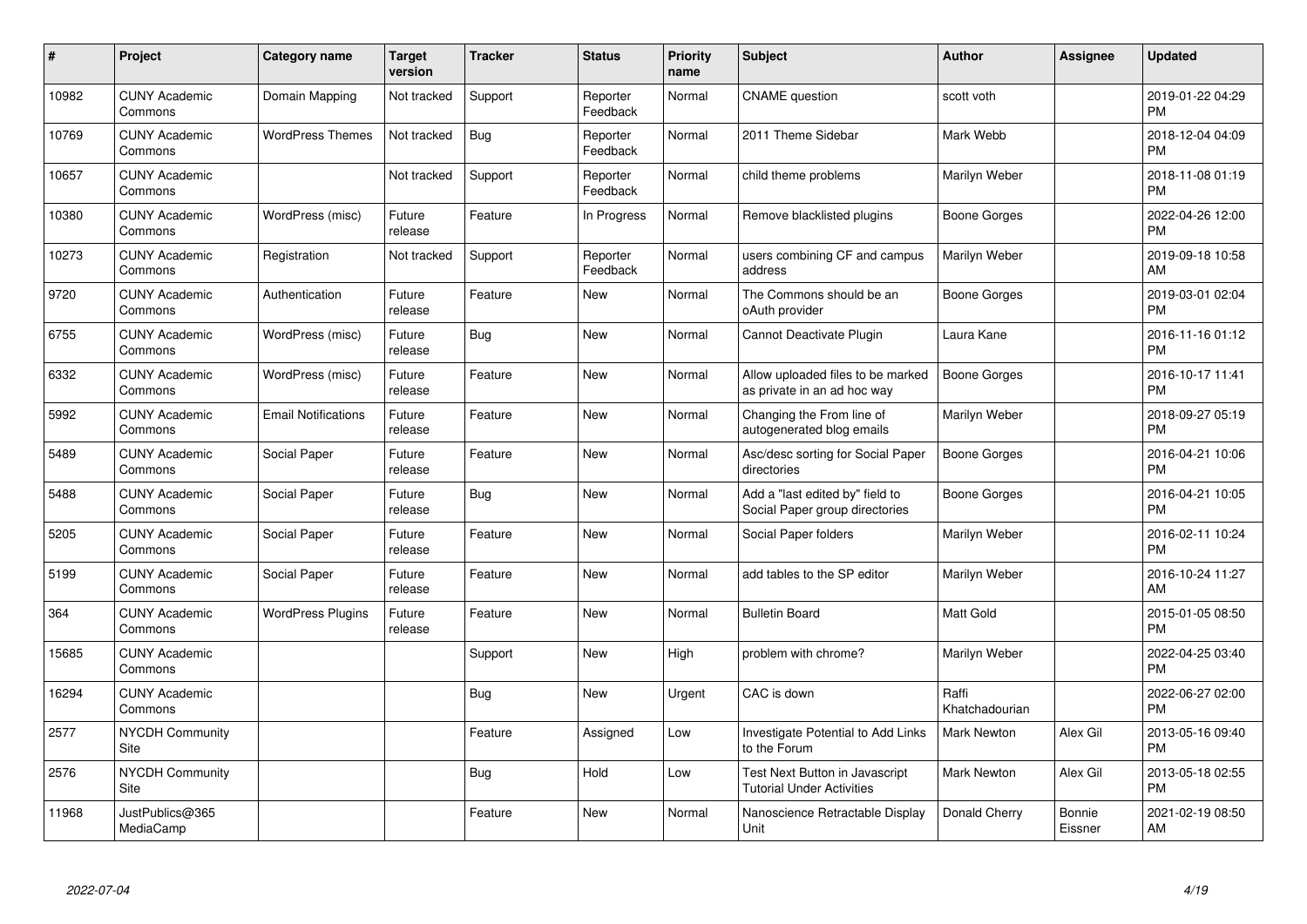| #     | Project                         | <b>Category name</b>     | <b>Target</b><br>version | <b>Tracker</b> | <b>Status</b>        | <b>Priority</b><br>name | <b>Subject</b>                                                                                  | Author              | <b>Assignee</b> | <b>Updated</b>                |
|-------|---------------------------------|--------------------------|--------------------------|----------------|----------------------|-------------------------|-------------------------------------------------------------------------------------------------|---------------------|-----------------|-------------------------------|
| 8675  | <b>CUNY Academic</b><br>Commons | <b>User Onboarding</b>   | Future<br>release        | <b>Bug</b>     | Reporter<br>Feedback | Low                     | Add new User search screen calls<br>for the input of email address but<br>doesn't work with one | Paul Hebert         | Boone<br>Gorges | 2017-10-11 11:17<br>AM        |
| 6389  | <b>CUNY Academic</b><br>Commons | <b>BuddyPress Docs</b>   | Future<br>release        | Feature        | New                  | Low                     | Make Discussion Area Visible<br>When Editing a Doc                                              | Luke Waltzer        | Boone<br>Gorges | 2016-10-21 04:16<br>PM        |
| 5052  | <b>CUNY Academic</b><br>Commons | Social Paper             | Future<br>release        | Feature        | New                  | Low                     | Sentence by sentence or line by<br>line comments (SP suggestion #3)                             | Marilyn Weber       | Boone<br>Gorges | 2016-02-11 10:24<br><b>PM</b> |
| 3615  | <b>CUNY Academic</b><br>Commons | Redmine                  | Not tracked              | Feature        | New                  | Low                     | Create Redmine issues via email                                                                 | Dominic Giglio      | Boone<br>Gorges | 2017-11-16 11:36<br>AM        |
| 3080  | <b>CUNY Academic</b><br>Commons | <b>Group Files</b>       | Future<br>release        | Feature        | Assigned             | Low                     | Create a system to keep track of<br>file changes                                                | Matt Gold           | Boone<br>Gorges | 2014-02-26 10:04<br><b>PM</b> |
| 3048  | <b>CUNY Academic</b><br>Commons | Public Portfolio         | Future<br>release        | Feature        | New                  | Low                     | Images for rich text profile fields                                                             | Boone Gorges        | Boone<br>Gorges | 2014-02-19 12:56<br><b>PM</b> |
| 2618  | <b>NYCDH Community</b><br>Site  |                          |                          | Bug            | Assigned             | Low                     | Mark blogs as spam when created<br>by users marked as spam                                      | Matt Gold           | Boone<br>Gorges | 2013-06-09 11:38<br><b>PM</b> |
| 2610  | <b>CUNY Academic</b><br>Commons | Group Invitations        | Future<br>release        | Feature        | Assigned             | Low                     | Request: Custom invitation<br>message to group invites                                          | local admin         | Boone<br>Gorges | 2015-11-09 06:13<br><b>PM</b> |
| 2325  | <b>CUNY Academic</b><br>Commons | BuddyPress (misc)        | Future<br>release        | Feature        | Assigned             | Low                     | Profile should have separate fields<br>for first/last names                                     | local admin         | Boone<br>Gorges | 2015-11-09 06:09<br><b>PM</b> |
| 2223  | <b>CUNY Academic</b><br>Commons | <b>WordPress Plugins</b> | Future<br>release        | Feature        | Assigned             | Low                     | Add Participad to the CUNY<br><b>Academic Commons</b>                                           | <b>Matt Gold</b>    | Boone<br>Gorges | 2014-09-17 10:03<br><b>PM</b> |
| 2013  | <b>CUNY Academic</b><br>Commons | <b>Public Portfolio</b>  | Future<br>release        | Feature        | Assigned             | Low                     | Have Profile Privacy Options show<br>up only for filled-in fields                               | Matt Gold           | Boone<br>Gorges | 2015-11-09 06:09<br><b>PM</b> |
| 1562  | <b>CUNY Academic</b><br>Commons | <b>WordPress Plugins</b> | Future<br>release        | Feature        | Assigned             | Low                     | Play with NYT Collaborative<br><b>Authoring Tool</b>                                            | <b>Matt Gold</b>    | Boone<br>Gorges | 2015-01-05 08:47<br><b>PM</b> |
| 1417  | <b>CUNY Academic</b><br>Commons | <b>BuddyPress Docs</b>   | Future<br>release        | Feature        | Assigned             | Low                     | Bulk actions for BuddyPress Docs                                                                | Boone Gorges        | Boone<br>Gorges | 2016-10-17 10:41<br><b>PM</b> |
| 1167  | <b>CUNY Academic</b><br>Commons | <b>Email Invitations</b> | Future<br>release        | Feature        | New                  | Low                     | Allow email invitations to be resent                                                            | Boone Gorges        | Boone<br>Gorges | 2015-11-12 12:53<br>AM        |
| 1166  | <b>CUNY Academic</b><br>Commons | <b>Email Invitations</b> | Future<br>release        | Feature        | New                  | Low                     | Better organizational tools for Sent<br>Invites                                                 | <b>Boone Gorges</b> | Boone<br>Gorges | 2015-11-09 06:02<br><b>PM</b> |
| 1165  | <b>CUNY Academic</b><br>Commons | <b>Email Invitations</b> | Future<br>release        | Feature        | Assigned             | Low                     | Allow saved lists of invitees under<br>Send Invites                                             | <b>Boone Gorges</b> | Boone<br>Gorges | 2015-11-09 06:03<br>PM        |
| 519   | <b>CUNY Academic</b><br>Commons | <b>BuddyPress Docs</b>   | Future<br>release        | Feature        | Assigned             | Low                     | TOC for individual docs - for new<br>BP "wiki-like" plugin                                      | scott voth          | Boone<br>Gorges | 2015-11-09 05:54<br><b>PM</b> |
| 58    | <b>CUNY Academic</b><br>Commons | BuddyPress (misc)        | Future<br>release        | Feature        | Assigned             | Low                     | Make member search sortable by<br>last name                                                     | Roberta Brody       | Boone<br>Gorges | 2010-08-26 02:38<br><b>PM</b> |
| 16307 | <b>CUNY Academic</b><br>Commons |                          |                          | <b>Bug</b>     | New                  | Normal                  | Add brief messaging to<br>accept/decline group membership<br>requests                           | Matt Gold           | Boone<br>Gorges | 2022-06-27 06:13<br>PM        |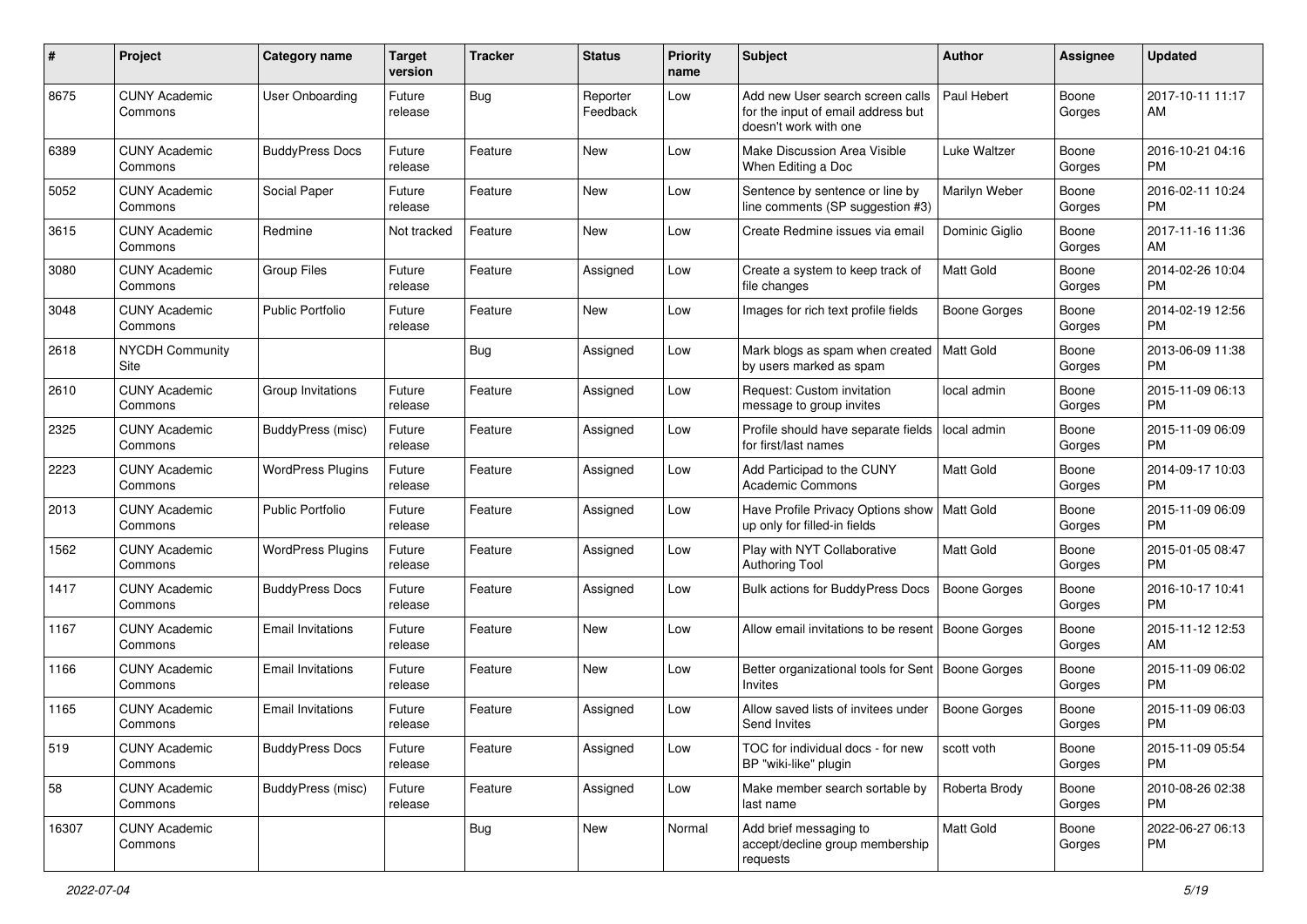| #     | Project                         | Category name              | <b>Target</b><br>version | Tracker    | <b>Status</b>        | <b>Priority</b><br>name | <b>Subject</b>                                                                             | <b>Author</b>           | Assignee        | <b>Updated</b>                |
|-------|---------------------------------|----------------------------|--------------------------|------------|----------------------|-------------------------|--------------------------------------------------------------------------------------------|-------------------------|-----------------|-------------------------------|
| 16199 | <b>CUNY Academic</b><br>Commons | <b>Directories</b>         | 2.0.3                    | Bug        | New                  | Normal                  | Removed "Semester" Filter from<br><b>Courses Directory</b>                                 | Laurie Hurson           | Boone<br>Gorges | 2022-06-29 11:32<br>AM        |
| 16092 | <b>CUNY Academic</b><br>Commons |                            | Future<br>release        | Feature    | Hold                 | Normal                  | Don't show main site in Site<br>search results                                             | Boone Gorges            | Boone<br>Gorges | 2022-05-17 03:12<br><b>PM</b> |
| 15883 | <b>CUNY Academic</b><br>Commons |                            | 2.1.0                    | Feature    | <b>New</b>           | Normal                  | Release BPGES update                                                                       | Boone Gorges            | Boone<br>Gorges | 2022-05-26 10:39<br>AM        |
| 15767 | <b>CUNY Academic</b><br>Commons | WordPress (misc)           |                          | Support    | <b>New</b>           | Normal                  | Site loading slowly                                                                        | scott voth              | Boone<br>Gorges | 2022-04-04 08:56<br><b>PM</b> |
| 15604 | <b>CUNY Academic</b><br>Commons | <b>Email Notifications</b> | Future<br>release        | Feature    | Assigned             | Normal                  | Restructure Commons Group<br>Digest Email Messages                                         | Matt Gold               | Boone<br>Gorges | 2022-05-26 10:45<br>AM        |
| 15242 | <b>CUNY Academic</b><br>Commons | Performance                | Not tracked              | <b>Bug</b> | Reporter<br>Feedback | Normal                  | Slugist site                                                                               | Raffi<br>Khatchadourian | Boone<br>Gorges | 2022-02-07 11:14<br>AM        |
| 15210 | <b>CUNY Academic</b><br>Commons | Analytics                  | Not tracked              | Design/UX  | <b>New</b>           | Normal                  | Google Analytics improvements                                                              | Colin McDonald          | Boone<br>Gorges | 2022-05-24 10:47<br>AM        |
| 14987 | <b>CUNY Academic</b><br>Commons | <b>WordPress Plugins</b>   | Future<br>release        | Bug        | New                  | Normal                  | Elementor update causes<br>database freeze-up                                              | Boone Gorges            | Boone<br>Gorges | 2021-11-29 12:02<br><b>PM</b> |
| 14908 | <b>CUNY Academic</b><br>Commons | Performance                |                          | Bug        | <b>New</b>           | Normal                  | Stale object cache on cdev                                                                 | Raymond Hoh             | Boone<br>Gorges | 2021-12-07 09:45<br>AM        |
| 14504 | <b>CUNY Academic</b><br>Commons |                            | Not tracked              | Publicity  | Reporter<br>Feedback | Normal                  | Adding showcases to home page<br>menu                                                      | Laurie Hurson           | Boone<br>Gorges | 2022-01-19 03:26<br><b>PM</b> |
| 14483 | <b>CUNY Academic</b><br>Commons | WordPress - Media          | Not tracked              | Bug        | Reporter<br>Feedback | Normal                  | Wordpress PDF Embed Stopped<br>Working after JITP Media Clone                              | <b>Patrick DeDauw</b>   | Boone<br>Gorges | 2021-05-20 01:51<br><b>PM</b> |
| 14309 | <b>CUNY Academic</b><br>Commons | Group Library              | Future<br>release        | Feature    | <b>New</b>           | Normal                  | Better handling of<br>bp_group_document file download<br>attempts when file is not present | Boone Gorges            | Boone<br>Gorges | 2021-11-19 12:28<br><b>PM</b> |
| 14184 | <b>CUNY Academic</b><br>Commons | <b>Public Portfolio</b>    | Future<br>release        | Feature    | <b>New</b>           | Normal                  | Centralized mechanism for storing<br>Campus affiliations                                   | Boone Gorges            | Boone<br>Gorges | 2022-01-04 11:35<br>AM        |
| 14113 | <b>CUNY Academic</b><br>Commons | WordPress (misc)           | Future<br>release        | <b>Bug</b> | Hold                 | Normal                  | Block Editor Not Working on this<br>page - Json error                                      | scott voth              | Boone<br>Gorges | 2021-03-05 11:01<br>AM        |
| 13949 | <b>CUNY Academic</b><br>Commons |                            | Not tracked              | <b>Bug</b> | <b>New</b>           | Normal                  | Continued debugging of runaway<br>MySQL connections                                        | <b>Matt Gold</b>        | Boone<br>Gorges | 2021-09-14 10:42<br>AM        |
| 13835 | <b>CUNY Academic</b><br>Commons | WordPress (misc)           | Future<br>release        | Feature    | <b>New</b>           | Normal                  | Allow OneSearch widget to have<br>'CUNY' as campus                                         | <b>Boone Gorges</b>     | Boone<br>Gorges | 2021-11-19 12:39<br><b>PM</b> |
| 13466 | <b>CUNY Academic</b><br>Commons | Cavalcade                  | Future<br>release        | Feature    | <b>New</b>           | Normal                  | Automated cleanup for duplicate<br>Cavalcade tasks                                         | Boone Gorges            | Boone<br>Gorges | 2020-10-13 05:24<br><b>PM</b> |
| 13370 | <b>CUNY Academic</b><br>Commons | Group Library              | Future<br>release        | Feature    | <b>New</b>           | Normal                  | Library bulk deletion and folder<br>editing                                                | Colin McDonald          | Boone<br>Gorges | 2020-10-13 10:41<br>AM        |
| 12911 | <b>CUNY Academic</b><br>Commons |                            | Not tracked              | Feature    | <b>New</b>           | Normal                  | Block access to xmlrpc.php based<br>on User-Agent                                          | Boone Gorges            | Boone<br>Gorges | 2020-06-09 05:12<br><b>PM</b> |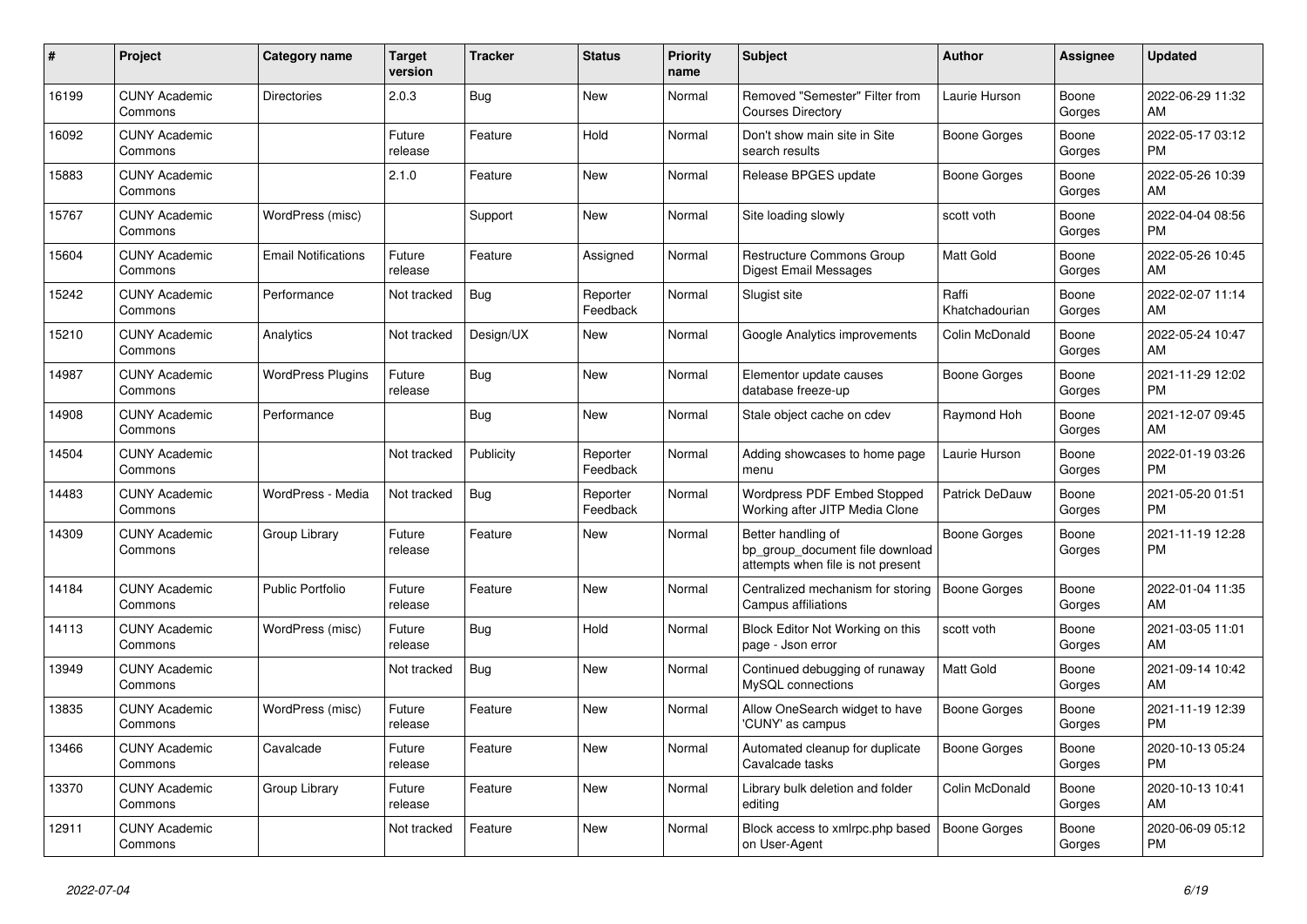| #     | Project                         | <b>Category name</b>       | <b>Target</b><br>version | <b>Tracker</b> | <b>Status</b>        | <b>Priority</b><br>name | <b>Subject</b>                                                                             | <b>Author</b>       | <b>Assignee</b> | <b>Updated</b>                |
|-------|---------------------------------|----------------------------|--------------------------|----------------|----------------------|-------------------------|--------------------------------------------------------------------------------------------|---------------------|-----------------|-------------------------------|
| 12438 | <b>CUNY Academic</b><br>Commons | Courses                    | Not tracked              | <b>Bug</b>     | New                  | Normal                  | Site appearing twice                                                                       | Laurie Hurson       | Boone<br>Gorges | 2020-02-18 01:34<br>PM.       |
| 12121 | <b>CUNY Academic</b><br>Commons | <b>WordPress Plugins</b>   | 2.0.3                    | Feature        | Reporter<br>Feedback | Normal                  | Embedding H5P Iframes on<br>Commons Site                                                   | Laurie Hurson       | Boone<br>Gorges | 2022-06-29 11:32<br>AM        |
| 12091 | <b>CUNY Academic</b><br>Commons | <b>Group Files</b>         | Future<br>release        | Feature        | New                  | Normal                  | Improved pre-upload file validation<br>for bp-group-documents                              | <b>Boone Gorges</b> | Boone<br>Gorges | 2019-11-14 01:21<br><b>PM</b> |
| 12042 | <b>CUNY Academic</b><br>Commons | <b>Email Notifications</b> | Future<br>release        | Feature        | New                  | Normal                  | Improved error logging for BPGES<br>send queue                                             | Boone Gorges        | Boone<br>Gorges | 2021-11-19 12:25<br><b>PM</b> |
| 11945 | <b>CUNY Academic</b><br>Commons | Reckoning                  | Future<br>release        | Feature        | Reporter<br>Feedback | Normal                  | Add Comments bubble to<br>Reckoning views                                                  | Boone Gorges        | Boone<br>Gorges | 2019-11-12 05:14<br><b>PM</b> |
| 11531 | <b>CUNY Academic</b><br>Commons | Events                     | Future<br>release        | Feature        | New                  | Normal                  | Main Events calendar should<br>include non-public events that<br>user has access to        | scott voth          | Boone<br>Gorges | 2019-06-11 10:00<br>AM        |
| 11496 | <b>CUNY Academic</b><br>Commons | <b>Public Portfolio</b>    | 1.15.2                   | Support        | New                  | Normal                  | Replace Twitter Icon on Member<br>Portfolio page                                           | scott voth          | Boone<br>Gorges | 2019-06-06 01:03<br><b>PM</b> |
| 11449 | <b>CUNY Academic</b><br>Commons | WordPress - Media          | Not tracked              | Support        | Reporter<br>Feedback | Normal                  | Cloning Media Library for JITP<br>from Staging to Production Site                          | Patrick DeDauw      | Boone<br>Gorges | 2019-05-13 12:00<br><b>PM</b> |
| 11386 | <b>CUNY Academic</b><br>Commons | WordPress - Media          | Not tracked              | Support        | Reporter<br>Feedback | Normal                  | disappearing images                                                                        | scott voth          | Boone<br>Gorges | 2019-05-14 10:32<br>AM        |
| 10794 | <b>CUNY Academic</b><br>Commons | Performance                | Not tracked              | Bug            | New                  | Normal                  | Memcached connection<br>occasionally breaks                                                | <b>Boone Gorges</b> | Boone<br>Gorges | 2018-12-06 03:30<br><b>PM</b> |
| 10368 | <b>CUNY Academic</b><br>Commons |                            | Future<br>release        | Feature        | Assigned             | Normal                  | Use ORCID data to populate<br>academic profile page                                        | Stephen Francoeu    | Boone<br>Gorges | 2018-09-25 01:53<br><b>PM</b> |
| 10226 | <b>CUNY Academic</b><br>Commons | Courses                    | Future<br>release        | Feature        | New                  | Normal                  | Add "My Courses" to drop down<br>list                                                      | scott voth          | Boone<br>Gorges | 2021-11-19 12:42<br><b>PM</b> |
| 10040 | <b>CUNY Academic</b><br>Commons | WordPress (misc)           | Not tracked              | Bug            | Reporter<br>Feedback | Normal                  | User doesn't see full list of themes                                                       | Matt Gold           | Boone<br>Gorges | 2018-07-25 10:12<br>AM        |
| 9979  | <b>CUNY Academic</b><br>Commons | <b>Email Notifications</b> | Not tracked              | Bug            | Reporter<br>Feedback | Normal                  | Reports of slow email activation<br>emails                                                 | <b>Matt Gold</b>    | Boone<br>Gorges | 2018-08-29 09:40<br><b>PM</b> |
| 9947  | <b>CUNY Academic</b><br>Commons | <b>WordPress Plugins</b>   | Future<br>release        | Feature        | Reporter<br>Feedback | Normal                  | Install H5P quiz plugin                                                                    | <b>Matt Gold</b>    | Boone<br>Gorges | 2018-09-11 11:01<br>AM        |
| 9941  | <b>CUNY Academic</b><br>Commons | Wiki                       | Not tracked              | Support        | Assigned             | Normal                  | Wiki functionality                                                                         | <b>Matt Gold</b>    | Boone<br>Gorges | 2018-06-26 10:57<br>AM        |
| 9926  | <b>CUNY Academic</b><br>Commons | <b>WordPress Plugins</b>   | Future<br>release        | <b>Bug</b>     | New                  | Normal                  | twitter-mentions-as-comments<br>cron jobs can run long                                     | <b>Boone Gorges</b> | Boone<br>Gorges | 2018-10-24 12:34<br><b>PM</b> |
| 9895  | <b>CUNY Academic</b><br>Commons | Onboarding                 | Future<br>release        | Feature        | Assigned             | Normal                  | Add "Accept Invitation"<br>link/button/function to Group<br>and/or Site invitation emails? | Luke Waltzer        | Boone<br>Gorges | 2018-06-07 12:42<br>PM        |
| 9515  | <b>CUNY Academic</b><br>Commons | <b>WordPress Plugins</b>   | Not tracked              | Bug            | Reporter<br>Feedback | Normal                  | Text to Speech plugin - "More<br>Slowly" checkbox not working                              | scott voth          | Boone<br>Gorges | 2018-06-13 02:26<br>PM        |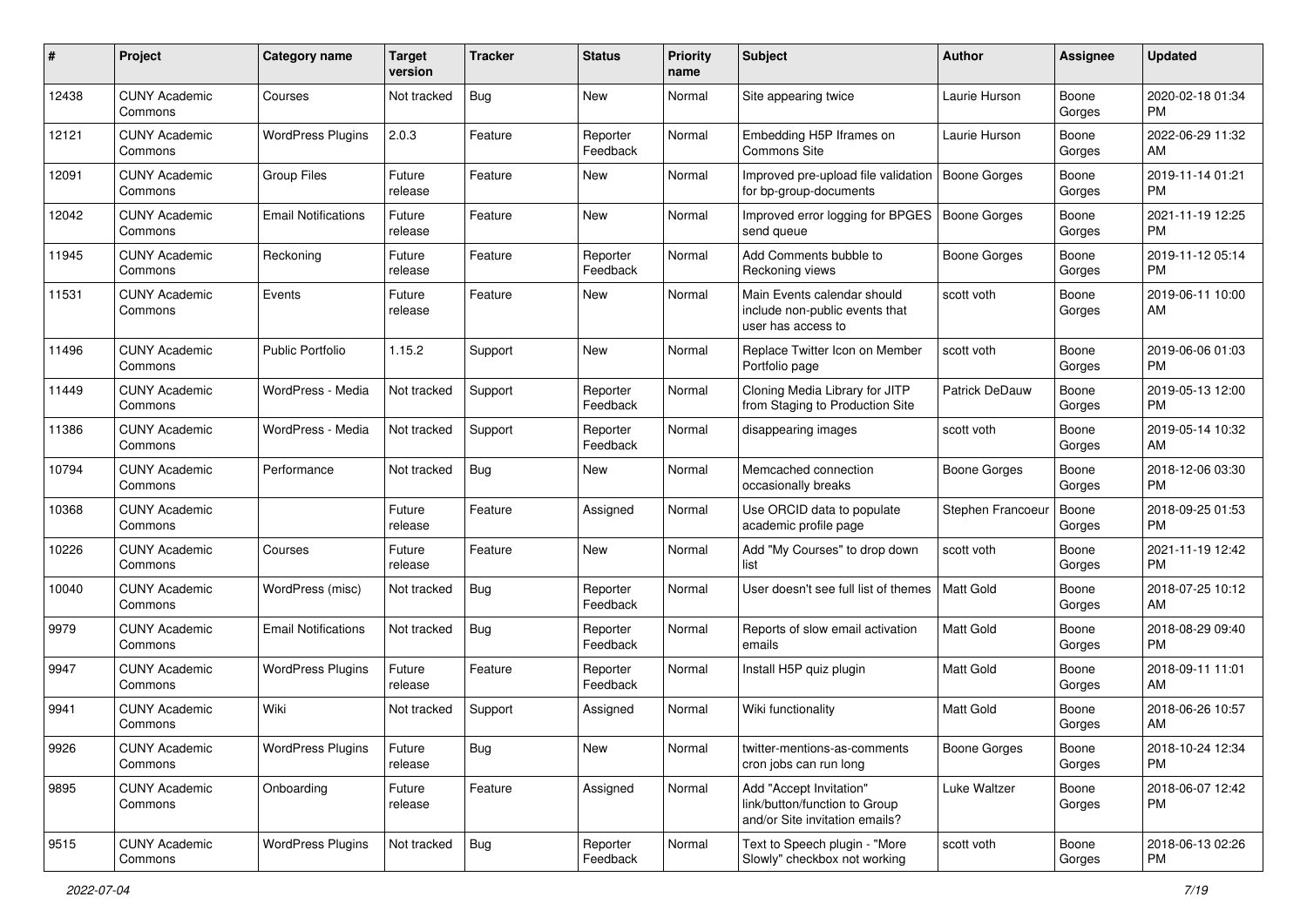| #    | Project                         | <b>Category name</b>      | <b>Target</b><br>version | <b>Tracker</b> | <b>Status</b>        | <b>Priority</b><br>name | <b>Subject</b>                                                                            | <b>Author</b>           | Assignee        | <b>Updated</b>                |
|------|---------------------------------|---------------------------|--------------------------|----------------|----------------------|-------------------------|-------------------------------------------------------------------------------------------|-------------------------|-----------------|-------------------------------|
| 9289 | <b>CUNY Academic</b><br>Commons | <b>WordPress Plugins</b>  | Future<br>release        | <b>Bug</b>     | Reporter<br>Feedback | Normal                  | Email Users Plugin                                                                        | Laurie Hurson           | Boone<br>Gorges | 2018-10-24 12:34<br><b>PM</b> |
| 9211 | <b>CUNY Academic</b><br>Commons | <b>WordPress Plugins</b>  | Future<br>release        | Support        | Reporter<br>Feedback | Normal                  | Auto-Role Setting in Forum Plugin<br><b>Causing Some Confusion</b>                        | Luke Waltzer            | Boone<br>Gorges | 2018-03-13 11:44<br>AM        |
| 9207 | <b>CUNY Academic</b><br>Commons |                           | Future<br>release        | Support        | Reporter<br>Feedback | Normal                  | display dashboards made in<br>Tableau?                                                    | Marilyn Weber           | Boone<br>Gorges | 2018-04-10 10:42<br>AM        |
| 8901 | <b>CUNY Academic</b><br>Commons | Accessibility             | Future<br>release        | Feature        | Assigned             | Normal                  | Theme analysis for accessibility                                                          | <b>Matt Gold</b>        | Boone<br>Gorges | 2022-04-26 11:59<br>AM        |
| 8900 | <b>CUNY Academic</b><br>Commons | Accessibility             | Future<br>release        | Feature        | Assigned             | Normal                  | Look into tools to enforce<br>accessibility in WP environment                             | <b>Matt Gold</b>        | Boone<br>Gorges | 2022-04-26 11:59<br>AM        |
| 8836 | <b>CUNY Academic</b><br>Commons | <b>Blogs (BuddyPress)</b> | Future<br>release        | Feature        | Assigned             | Normal                  | Redesign site launch process                                                              | <b>Matt Gold</b>        | Boone<br>Gorges | 2019-10-03 02:49<br><b>PM</b> |
| 8835 | <b>CUNY Academic</b><br>Commons | <b>Blogs (BuddyPress)</b> | Future<br>release        | Feature        | <b>New</b>           | Normal                  | Extend cuny.is shortlinks to sites                                                        | Luke Waltzer            | Boone<br>Gorges | 2022-04-26 11:59<br>AM        |
| 8756 | <b>CUNY Academic</b><br>Commons | Group Blogs               | Future<br>release        | Feature        | Hold                 | Normal                  | Connect multiple blogs to one<br>group?                                                   | Matt Gold               | Boone<br>Gorges | 2017-09-30 10:42<br>AM        |
| 7981 | <b>CUNY Academic</b><br>Commons | Social Paper              | Future<br>release        | <b>Bug</b>     | <b>New</b>           | Normal                  | Social Paper comments should<br>not go to spam                                            | Luke Waltzer            | Boone<br>Gorges | 2018-04-16 03:52<br><b>PM</b> |
| 7663 | <b>CUNY Academic</b><br>Commons | Social Paper              | Future<br>release        | <b>Bug</b>     | <b>New</b>           | Normal                  | Social Paper notifications not<br>formatted correctly on secondary<br>sites               | Boone Gorges            | Boone<br>Gorges | 2018-04-16 03:52<br><b>PM</b> |
| 7022 | <b>CUNY Academic</b><br>Commons | Announcements             | Future<br>release        | Bug            | New                  | Normal                  | Sitewide announcements should<br>be displayed on, and dismissable<br>from, mapped domains | Boone Gorges            | Boone<br>Gorges | 2018-03-22 10:18<br>AM        |
| 6014 | <b>CUNY Academic</b><br>Commons | Publicity                 | Future<br>release        | Publicity      | Reporter<br>Feedback | Normal                  | Google search listing                                                                     | <b>Matt Gold</b>        | Boone<br>Gorges | 2016-09-21 03:48<br><b>PM</b> |
| 5696 | <b>CUNY Academic</b><br>Commons | Events                    | Future<br>release        | Feature        | Assigned             | Normal                  | Events Calendar - display options<br>calendar aggregation                                 | <b>Matt Gold</b>        | Boone<br>Gorges | 2016-10-13 11:44<br>AM        |
| 5234 | <b>CUNY Academic</b><br>Commons | Membership                | Future<br>release        | Feature        | Assigned             | Normal                  | Write Unconfirmed patch for WP                                                            | Boone Gorges            | Boone<br>Gorges | 2016-10-24 11:18<br>AM        |
| 5182 | <b>CUNY Academic</b><br>Commons | Social Paper              | Future<br>release        | Design/UX      | <b>New</b>           | Normal                  | "Publishing" a private paper on<br>social paper?                                          | Raffi<br>Khatchadourian | Boone<br>Gorges | 2016-10-13 04:12<br><b>PM</b> |
| 4980 | <b>CUNY Academic</b><br>Commons | Home Page                 | Future<br>release        | Feature        | Assigned             | Normal                  | <b>CAC Featured Content -- Adding</b><br>Randomization                                    | Matt Gold               | Boone<br>Gorges | 2016-12-12 03:01<br><b>PM</b> |
| 4903 | <b>CUNY Academic</b><br>Commons | Events                    | Future<br>release        | Design/UX      | Assigned             | Normal                  | Improving visual appearance of<br>event calendars                                         | <b>Matt Gold</b>        | Boone<br>Gorges | 2016-10-13 11:51<br>AM        |
| 4592 | CUNY Academic<br>Commons        | Events                    | Future<br>release        | Design/UX      | <b>New</b>           | Normal                  | Event Creation - Venue Dropdown<br>Slow                                                   | Samantha Raddatz        | Boone<br>Gorges | 2015-09-14 04:56<br><b>PM</b> |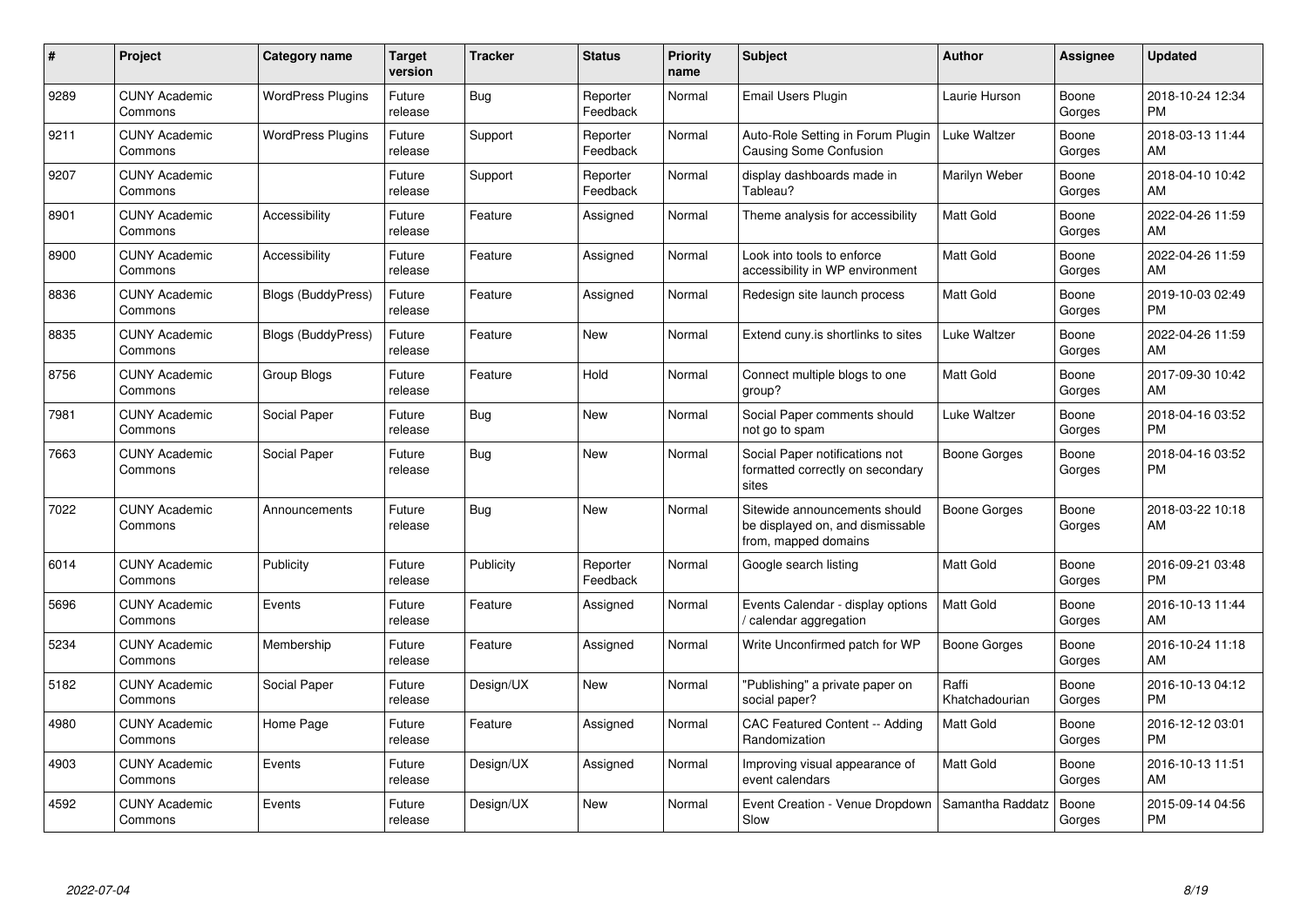| #    | Project                         | Category name           | <b>Target</b><br>version | Tracker | <b>Status</b>       | <b>Priority</b><br>name | Subject                                                                           | Author              | Assignee        | <b>Updated</b>                |
|------|---------------------------------|-------------------------|--------------------------|---------|---------------------|-------------------------|-----------------------------------------------------------------------------------|---------------------|-----------------|-------------------------------|
| 4481 | <b>CUNY Academic</b><br>Commons | Events                  | Future<br>release        | Feature | <b>New</b>          | Normal                  | Group admins/mods should have<br>the ability to unlink an event from<br>the group | <b>Boone Gorges</b> | Boone<br>Gorges | 2017-04-24 03:53<br><b>PM</b> |
| 4238 | <b>CUNY Academic</b><br>Commons | Events                  | Future<br>release        | Feature | Assigned            | Normal                  | Copy Events to Other Groups?                                                      | <b>Matt Gold</b>    | Boone<br>Gorges | 2015-07-02 10:08<br>AM        |
| 4053 | <b>CUNY Academic</b><br>Commons | Events                  | Future<br>release        | Feature | Assigned            | Normal                  | Create new tab for past events                                                    | Matt Gold           | Boone<br>Gorges | 2015-05-12 02:10<br><b>PM</b> |
| 3768 | <b>CUNY Academic</b><br>Commons | <b>Public Portfolio</b> | Future<br>release        | Feature | Assigned            | Normal                  | Institutions/Past positions on<br>public portfolios                               | Matt Gold           | Boone<br>Gorges | 2018-04-23 10:44<br>AM        |
| 3759 | <b>CUNY Academic</b><br>Commons | WordPress (misc)        | Future<br>release        | Feature | Assigned            | Normal                  | Review Interface for Adding Users<br>to Blogs                                     | Matt Gold           | Boone<br>Gorges | 2015-03-24 05:52<br><b>PM</b> |
| 3580 | <b>CUNY Academic</b><br>Commons | Group Blogs             | Future<br>release        | Feature | <b>New</b>          | Normal                  | Multiple blogs per group                                                          | <b>Boone Gorges</b> | Boone<br>Gorges | 2018-02-20 02:02<br><b>PM</b> |
| 3475 | <b>CUNY Academic</b><br>Commons | Events                  | Future<br>release        | Feature | Assigned            | Normal                  | Request to add plugin to<br>streamline room<br>booking/appointment booking        | Naomi Barrettara    | Boone<br>Gorges | 2014-12-01 05:14<br><b>PM</b> |
| 3419 | <b>CUNY Academic</b><br>Commons | Group Invitations       | 1.6.14                   | Bug     | Testing<br>Required | Normal                  | Neatening the display of<br>messages on group requests                            | Matt Gold           | Boone<br>Gorges | 2014-09-01 09:29<br><b>PM</b> |
| 3308 | <b>CUNY Academic</b><br>Commons | Group Invitations       | Future<br>release        | Feature | Assigned            | Normal                  | Allow members to rescind group<br>invitations                                     | <b>Matt Gold</b>    | Boone<br>Gorges | 2015-04-01 08:53<br><b>PM</b> |
| 3220 | <b>CUNY Academic</b><br>Commons | <b>Public Portfolio</b> | Future<br>release        | Feature | Assigned            | Normal                  | Add indent/outdent option to<br>Formatting Buttons on Profile<br>Page             | <b>Matt Gold</b>    | Boone<br>Gorges | 2014-05-21 10:39<br>PM        |
| 3193 | <b>CUNY Academic</b><br>Commons | Group Forums            | Future<br>release        | Feature | Assigned            | Normal                  | bbPress 2.x dynamic roles and<br><b>RBE</b>                                       | <b>Boone Gorges</b> | Boone<br>Gorges | 2014-09-30 01:30<br><b>PM</b> |
| 3042 | <b>CUNY Academic</b><br>Commons | Public Portfolio        | Future<br>release        | Feature | Assigned            | Normal                  | Browsing member interests                                                         | <b>Matt Gold</b>    | Boone<br>Gorges | 2015-03-21 09:04<br><b>PM</b> |
| 3002 | <b>CUNY Academic</b><br>Commons | Search                  | Future<br>release        | Feature | Assigned            | Normal                  | Overhaul CAC search by using<br>external search appliance                         | <b>Boone Gorges</b> | Boone<br>Gorges | 2020-07-15 03:05<br><b>PM</b> |
| 2753 | <b>CUNY Academic</b><br>Commons | Public Portfolio        | Future<br>release        | Feature | <b>New</b>          | Normal                  | Create actual actual tagification in<br>academic interests and other<br>fields    | Micki Kaufman       | Boone<br>Gorges | 2015-01-05 08:52<br><b>PM</b> |
| 2523 | <b>CUNY Academic</b><br>Commons | <b>BuddyPress Docs</b>  | Future<br>release        | Feature | Assigned            | Normal                  | Allow Users to Upload Images to<br><b>BP</b> Docs                                 | <b>Matt Gold</b>    | Boone<br>Gorges | 2015-11-09 06:14<br><b>PM</b> |
| 1888 | <b>CUNY Academic</b><br>Commons | Home Page               | Future<br>release        | Feature | Assigned            | Normal                  | Refactor BP MPO Activity Filter to<br>support proper pagination                   | Sarah Morgano       | Boone<br>Gorges | 2014-05-01 07:11<br>PM.       |
| 1744 | <b>CUNY Academic</b><br>Commons | <b>BuddyPress Docs</b>  | Future<br>release        | Feature | Assigned            | Normal                  | Spreadsheet-style Docs                                                            | Boone Gorges        | Boone<br>Gorges | 2015-11-09 06:13<br><b>PM</b> |
| 1508 | <b>CUNY Academic</b><br>Commons | WordPress (misc)        | Future<br>release        | Feature | Assigned            | Normal                  | Share login cookies across<br>mapped domains                                      | Boone Gorges        | Boone<br>Gorges | 2012-07-02 12:12<br><b>PM</b> |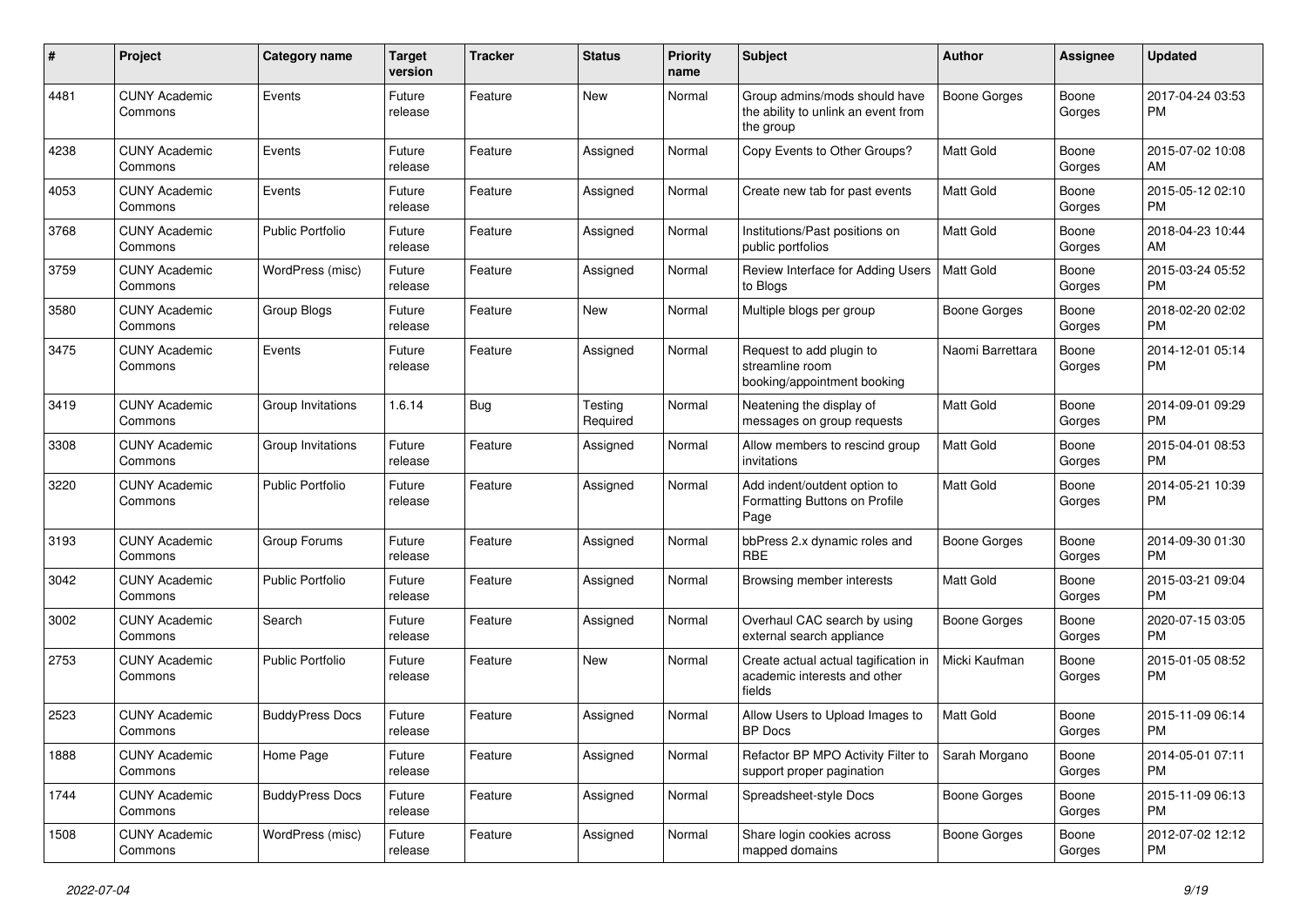| #     | Project                         | <b>Category name</b>           | <b>Target</b><br>version | <b>Tracker</b> | <b>Status</b>        | <b>Priority</b><br>name | <b>Subject</b>                                                              | Author              | <b>Assignee</b> | <b>Updated</b>                |
|-------|---------------------------------|--------------------------------|--------------------------|----------------|----------------------|-------------------------|-----------------------------------------------------------------------------|---------------------|-----------------|-------------------------------|
| 1460  | <b>CUNY Academic</b><br>Commons | Analytics                      | Future<br>release        | Feature        | Assigned             | Normal                  | Update System Report                                                        | <b>Brian Foote</b>  | Boone<br>Gorges | 2015-11-09 06:13<br>PM.       |
| 1422  | <b>CUNY Academic</b><br>Commons | <b>BuddyPress Docs</b>         | Future<br>release        | Feature        | Assigned             | Normal                  | Make "created Doc" activity icons<br>non-mini                               | <b>Boone Gorges</b> | Boone<br>Gorges | 2015-11-09 05:48<br><b>PM</b> |
| 658   | <b>CUNY Academic</b><br>Commons | <b>WordPress Plugins</b>       | Future<br>release        | Feature        | Assigned             | Normal                  | Rebulid Sitewide Tag Suggestion                                             | Matt Gold           | Boone<br>Gorges | 2015-01-05 08:47<br><b>PM</b> |
| 635   | <b>CUNY Academic</b><br>Commons | BuddyPress (misc)              | Future<br>release        | Feature        | Assigned             | Normal                  | Big Blue Button -<br>Videoconferencing in Groups and<br><b>Blogs</b>        | <b>Matt Gold</b>    | Boone<br>Gorges | 2011-03-14 03:24<br><b>PM</b> |
| 618   | <b>CUNY Academic</b><br>Commons | <b>BuddyPress Docs</b>         | Future<br>release        | Feature        | Assigned             | Normal                  | <b>BuddyPress Docs: export formats</b>                                      | Boone Gorges        | Boone<br>Gorges | 2015-11-09 05:38<br>PM        |
| 599   | <b>CUNY Academic</b><br>Commons | BuddyPress (misc)              | Future<br>release        | Feature        | Assigned             | Normal                  | Consider adding rating plugins for<br><b>BuddyPress/BBPress</b>             | <b>Matt Gold</b>    | Boone<br>Gorges | 2011-08-22 06:50<br><b>PM</b> |
| 585   | <b>CUNY Academic</b><br>Commons | Group Forums                   | Future<br>release        | Feature        | Assigned             | Normal                  | Merge Forum Topics                                                          | Sarah Morgano       | Boone<br>Gorges | 2011-07-06 04:11<br><b>PM</b> |
| 554   | <b>CUNY Academic</b><br>Commons | BuddyPress (misc)              | Future<br>release        | Feature        | Assigned             | Normal                  | Add Trackback notifications to<br>site-wide activity feed                   | Matt Gold           | Boone<br>Gorges | 2015-11-09 06:19<br><b>PM</b> |
| 500   | <b>CUNY Academic</b><br>Commons | <b>BuddyPress</b> (misc)       | Future<br>release        | Feature        | Assigned             | Normal                  | <b>Export Group Data</b>                                                    | <b>Matt Gold</b>    | Boone<br>Gorges | 2010-12-19 12:09<br>PM.       |
| 435   | <b>CUNY Academic</b><br>Commons | <b>BuddyPress</b> (misc)       | Future<br>release        | Feature        | Assigned             | Normal                  | Include Avatar Images in Forum<br><b>Post Notification Emails</b>           | <b>Matt Gold</b>    | Boone<br>Gorges | 2010-12-08 12:40<br><b>PM</b> |
| 377   | <b>CUNY Academic</b><br>Commons | BuddyPress (misc)              | Future<br>release        | Feature        | Assigned             | Normal                  | Like buttons                                                                | Matt Gold           | Boone<br>Gorges | 2010-11-16 05:13<br><b>PM</b> |
| 287   | <b>CUNY Academic</b><br>Commons | WordPress (misc)               | Future<br>release        | Feature        | Assigned             | Normal                  | Create troubleshooting tool for<br>account sign-up                          | Matt Gold           | Boone<br>Gorges | 2015-11-09 06:17<br><b>PM</b> |
| 10678 | <b>CUNY Academic</b><br>Commons |                                | Not tracked              | Bug            | Reporter<br>Feedback | High                    | Newsletter Plugin Not Sending<br>Out Newsletters                            | Mark Webb           | Boone<br>Gorges | 2019-09-16 09:38<br><b>PM</b> |
| 3230  | <b>CUNY Academic</b><br>Commons | Internal Tools and<br>Workflow | Not tracked              | Feature        | Assigned             | High                    | Scripts for quicker<br>provisioning/updating of<br>development environments | Boone Gorges        | Boone<br>Gorges | 2016-01-26 04:54<br><b>PM</b> |
| 3354  | <b>CUNY Academic</b><br>Commons | <b>Group Files</b>             | Future<br>release        | Feature        | Assigned             | Low                     | Allow Group Download of Multiple<br><b>Selected Files</b>                   | Matt Gold           | Chris Stein     | 2014-08-01 08:50<br>AM        |
| 10354 | <b>CUNY Academic</b><br>Commons | <b>Public Portfolio</b>        | Future<br>release        | Feature        | New                  | Normal                  | Opt out of Having a Profile Page                                            | scott voth          | Chris Stein     | 2020-05-12 10:43<br>AM        |
| 9028  | <b>CUNY Academic</b><br>Commons | Onboarding                     | Future<br>release        | Feature        | Assigned             | Normal                  | suggest groups to new members<br>during the registration process            | Matt Gold           | Chris Stein     | 2018-10-24 12:34<br>PM        |
| 5827  | <b>CUNY Academic</b><br>Commons | <b>Public Portfolio</b>        | Future<br>release        | Bug            | Assigned             | Normal                  | Academic Interests square bracket   scott voth<br>links not working         |                     | Chris Stein     | 2016-08-11 11:59<br><b>PM</b> |
| 3770  | <b>CUNY Academic</b><br>Commons | Public Portfolio               | Future<br>release        | Feature        | Assigned             | Normal                  | Improve Layout/Formatting of<br>Positions Area on Public Portfolios         | Matt Gold           | Chris Stein     | 2015-04-01 09:17<br>PM        |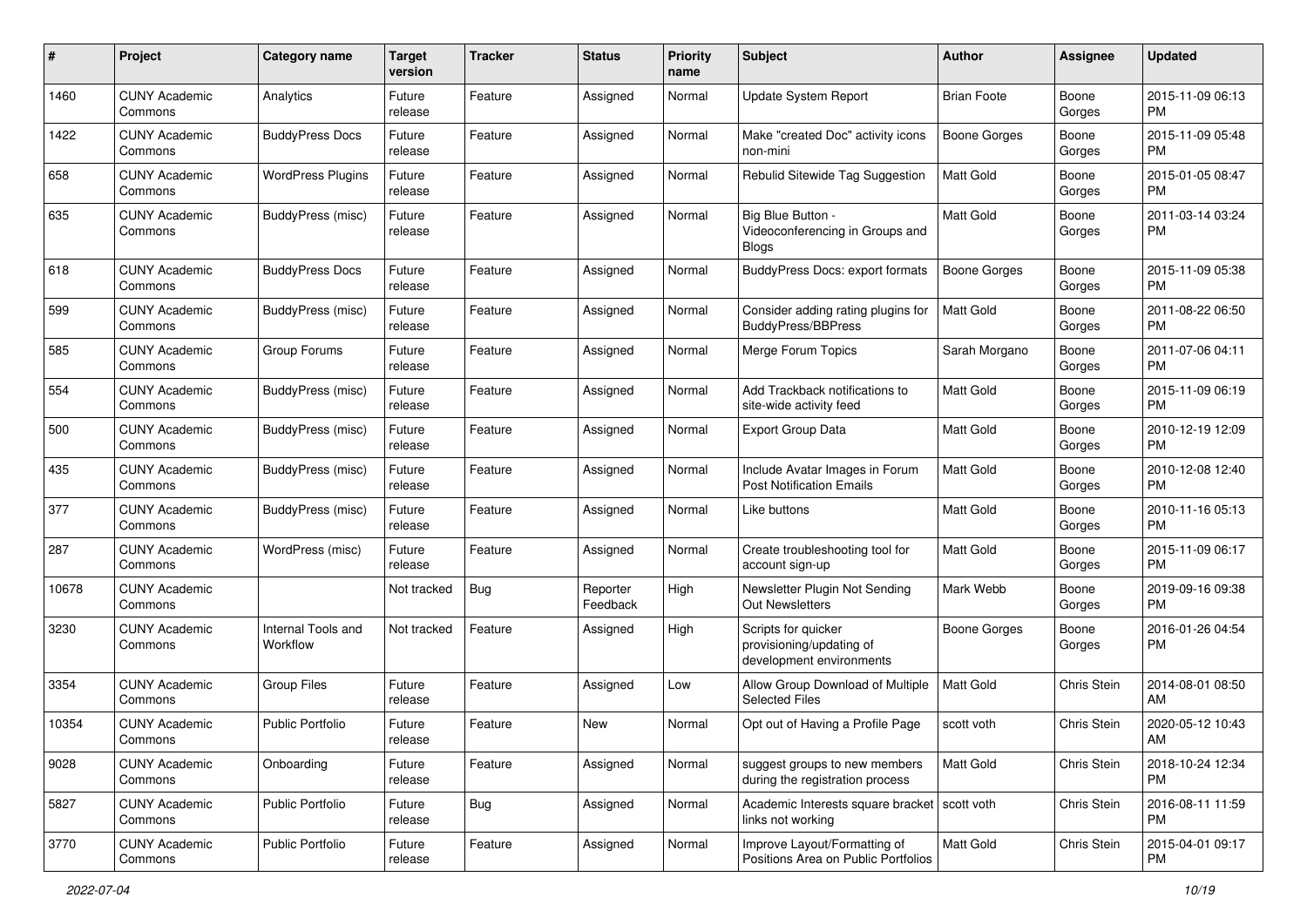| $\pmb{\#}$ | <b>Project</b>                                                          | <b>Category name</b>           | <b>Target</b><br>version | <b>Tracker</b> | <b>Status</b>        | Priority<br>name | <b>Subject</b>                                                   | <b>Author</b>    | Assignee            | <b>Updated</b>                |
|------------|-------------------------------------------------------------------------|--------------------------------|--------------------------|----------------|----------------------|------------------|------------------------------------------------------------------|------------------|---------------------|-------------------------------|
| 3330       | <b>CUNY Academic</b><br>Commons                                         | My Commons                     | Future<br>release        | Feature        | Assigned             | Normal           | "Commons Information" tool                                       | Boone Gorges     | Chris Stein         | 2014-09-22 08:46<br><b>PM</b> |
| 3059       | <b>CUNY Academic</b><br>Commons                                         | Group Forums                   | Future<br>release        | Design/UX      | New                  | Normal           | Forum Post Permissable Content<br><b>Explanatory Text</b>        | Chris Stein      | Chris Stein         | 2015-04-02 11:27<br>AM        |
| 2881       | <b>CUNY Academic</b><br>Commons                                         | <b>Public Portfolio</b>        | Future<br>release        | Feature        | Assigned             | Normal           | Redesign the UX for Profiles                                     | Chris Stein      | Chris Stein         | 2016-10-13 12:45<br><b>PM</b> |
| 2832       | <b>CUNY Academic</b><br>Commons                                         | <b>Public Portfolio</b>        | Future<br>release        | Feature        | Assigned             | Normal           | Improve interface for (not)<br>auto-linking profile fields       | Boone Gorges     | Chris Stein         | 2015-01-05 08:52<br><b>PM</b> |
| 2754       | <b>CUNY Academic</b><br>Commons                                         | Design                         | Future<br>release        | Feature        | Assigned             | Normal           | Determine strategy for CAC logo<br>handling in top header        | Micki Kaufman    | Chris Stein         | 2015-01-05 08:53<br><b>PM</b> |
| 1544       | <b>CUNY Academic</b><br>Commons                                         | Groups (misc)                  | Future<br>release        | Feature        | Reporter<br>Feedback | Normal           | Group Filtering and Sorting                                      | Matt Gold        | Chris Stein         | 2019-03-01 02:25<br><b>PM</b> |
| 860        | <b>CUNY Academic</b><br>Commons                                         | Design                         | Future<br>release        | Design/UX      | Assigned             | Normal           | <b>Standardize Button Treatment</b><br><b>Across the Commons</b> | Chris Stein      | Chris Stein         | 2014-05-01 09:45<br>AM        |
| 365        | <b>CUNY Academic</b><br>Commons                                         | WordPress (misc)               | Future<br>release        | Feature        | Assigned             | Normal           | <b>Create Mouseover Tooltips</b><br>throughout Site              | Matt Gold        | Chris Stein         | 2015-11-09 06:18<br><b>PM</b> |
| 8078       | <b>CUNY Academic</b><br>Commons                                         | <b>WordPress Plugins</b>       | Future<br>release        | System Upgrade | Assigned             | Normal           | <b>CommentPress Updates</b>                                      | Margaret Galvan  | Christian<br>Wach   | 2017-05-08 03:49<br><b>PM</b> |
| 13199      | <b>CUNY Academic</b><br>Commons                                         | Group Forums                   | Future<br>release        | Feature        | <b>New</b>           | Normal           | Favoring Groups over bbPress<br>plugin                           | Colin McDonald   | Colin<br>McDonald   | 2021-11-19 12:28<br><b>PM</b> |
| 5268       | <b>CUNY Academic</b><br>Commons                                         | Group Forums                   | Future<br>release        | Bug            | Assigned             | Normal           | Long-time to post to multiple<br>groups                          | Luke Waltzer     | Daniel Jones        | 2016-09-07 06:31<br><b>PM</b> |
| 4438       | <b>CUNY Academic</b><br>Commons                                         | Events                         | Future<br>release        | Bug            | Assigned             | Normal           | Events Calendar - Export<br><b>Recurring Events</b>              | scott voth       | Daniel Jones        | 2016-05-23 04:25<br><b>PM</b> |
| 1983       | <b>CUNY Academic</b><br>Commons                                         | Home Page                      | Future<br>release        | Feature        | Assigned             | Low              | Media Library integration with<br>Featured Content plugin        | Boone Gorges     | Dominic<br>Giglio   | 2014-03-17 10:34<br>AM        |
| 940        | <b>CUNY Academic</b><br>Commons                                         | Redmine                        | Future<br>release        | Feature        | Assigned             | Low              | Communication with users after<br>releases                       | <b>Matt Gold</b> | Dominic<br>Giglio   | 2012-09-09 04:36<br><b>PM</b> |
| 2167       | <b>CUNY Academic</b><br>Commons                                         | WordPress (misc)               | Future<br>release        | Bug            | Assigned             | Normal           | CAC-Livestream Plugin Issues                                     | Michael Smith    | Dominic<br>Giglio   | 2015-01-02 03:06<br><b>PM</b> |
| 412        | <b>CUNY Academic</b><br>Commons                                         | <b>WordPress Themes</b>        | Future<br>release        | Feature        | Assigned             | Normal           | <b>Featured Themes</b>                                           | <b>Matt Gold</b> | Dominic<br>Giglio   | 2015-01-05 08:44<br><b>PM</b> |
| 12062      | AD/O365 Transition<br>from NonMatric to<br><b>Matriculated Students</b> |                                |                          | Feature        | In Progress          | Normal           | create solution and console<br>project                           | Emilio Rodriguez | Emilio<br>Rodriguez | 2019-11-12 03:56<br><b>PM</b> |
| 9835       | <b>CUNY Academic</b><br>Commons                                         | Group Forums                   | Future<br>release        | Bug            | Assigned             | Normal           | add a "like" function?                                           | Marilyn Weber    | <b>Erik Trainer</b> | 2018-06-05 01:49<br><b>PM</b> |
| 15194      | CUNY Academic<br>Commons                                                | Internal Tools and<br>Workflow | 2.1.0                    | Feature        | <b>New</b>           | Normal           | PHPCS sniff for un-restored<br>switch_to_blog() calls            | Boone Gorges     | Jeremy Felt         | 2022-05-26 10:45<br>AM        |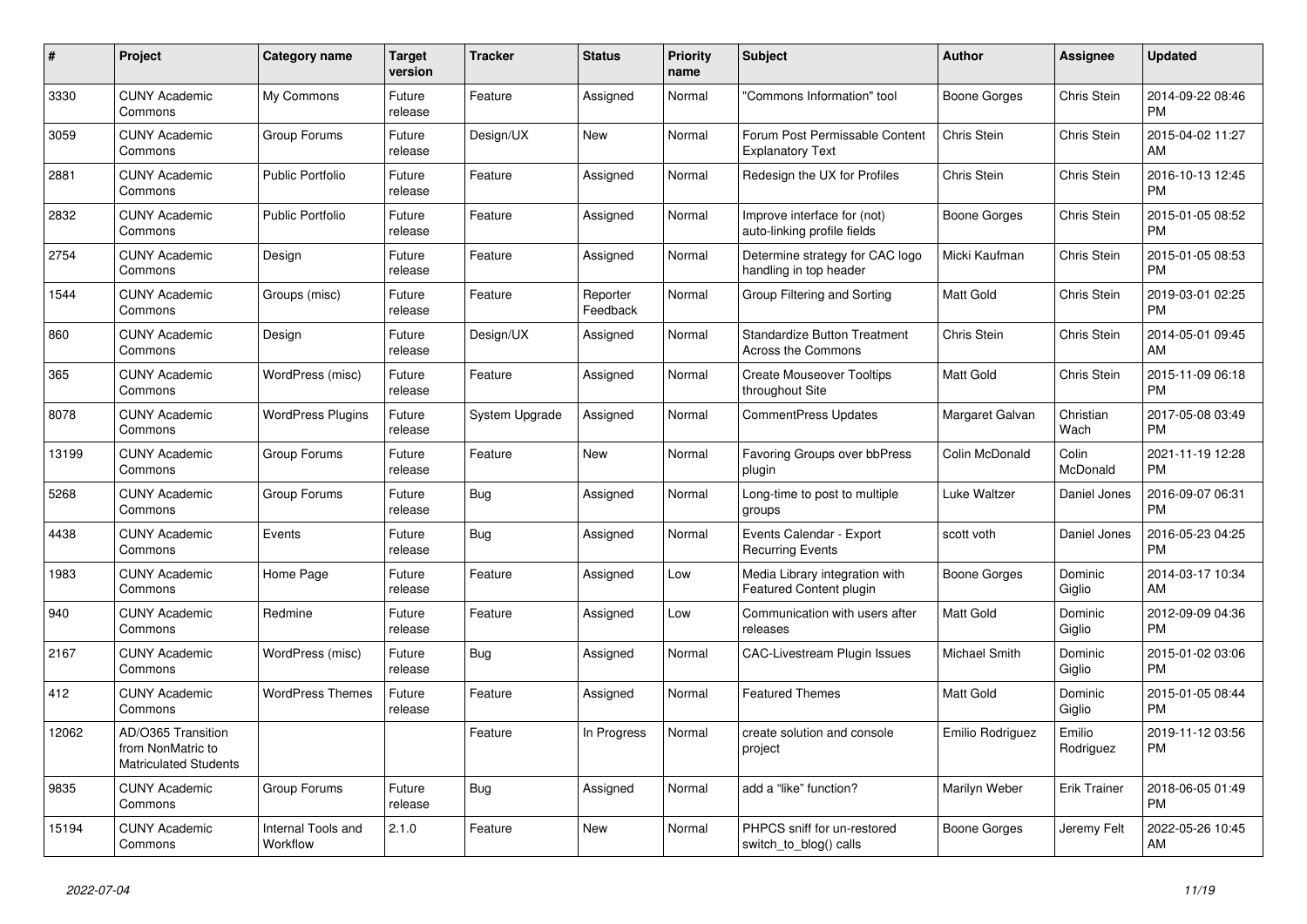| #     | Project                         | <b>Category name</b>           | <b>Target</b><br>version | <b>Tracker</b> | <b>Status</b>        | <b>Priority</b><br>name | <b>Subject</b>                                                                        | <b>Author</b>           | <b>Assignee</b>    | <b>Updated</b>                |
|-------|---------------------------------|--------------------------------|--------------------------|----------------|----------------------|-------------------------|---------------------------------------------------------------------------------------|-------------------------|--------------------|-------------------------------|
| 13891 | <b>CUNY Academic</b><br>Commons | Internal Tools and<br>Workflow | 2.1.0                    | Feature        | New                  | Normal                  | Migrate automated linting to<br>GitHub Actions                                        | Boone Gorges            | Jeremy Felt        | 2022-06-29 11:13<br>AM.       |
| 13331 | <b>CUNY Academic</b><br>Commons | Site cloning                   | Future<br>release        | Bug            | New                  | Normal                  | Combine Site Template and Clone<br>operations                                         | Boone Gorges            | Jeremy Felt        | 2021-11-19 12:39<br><b>PM</b> |
| 14475 | <b>CUNY Academic</b><br>Commons |                                | Not tracked              | Publicity      | New                  | Normal                  | OER Showcase Page                                                                     | Laurie Hurson           | Laurie Hurson      | 2021-09-14 10:46<br>AM        |
| 12446 | <b>CUNY Academic</b><br>Commons | Groups (misc)                  | Future<br>release        | Feature        | Reporter<br>Feedback | Normal                  | Toggle default site to group forum<br>posting                                         | Laurie Hurson           | Laurie Hurson      | 2020-03-10 11:57<br>AM        |
| 11879 | <b>CUNY Academic</b><br>Commons |                                | Not tracked              | Bug            | New                  | Normal                  | Hypothesis comments appearing<br>on multiple, different pdfs across<br>blogs          | Laurie Hurson           | Laurie Hurson      | 2019-09-19 02:39<br>PM        |
| 11517 | <b>CUNY Academic</b><br>Commons |                                | Not tracked              | Feature        | Assigned             | Normal                  | wp-accessibility plugin should not<br>strip 'target="_blank"' by default              | Boone Gorges            | Laurie Hurson      | 2019-09-24 09:57<br>AM        |
| 8666  | <b>CUNY Academic</b><br>Commons | Teaching                       | Not tracked              | Documentation  | Assigned             | Normal                  | Create Teaching on the Commons<br>Resource Page                                       | <b>Matt Gold</b>        | Laurie Hurson      | 2019-09-23 03:16<br><b>PM</b> |
| 6078  | <b>CUNY Academic</b><br>Commons | Blogs (BuddyPress)             | Future<br>release        | Feature        | New                  | Normal                  | Explore Adding Network Blog<br>Metadata Plugin                                        | Luke Waltzer            | Luke Waltzer       | 2016-10-11 10:29<br><b>PM</b> |
| 5955  | <b>CUNY Academic</b><br>Commons | Outreach                       | Future<br>release        | Feature        | Assigned             | Normal                  | Create auto-newsletter for<br>commons members                                         | <b>Matt Gold</b>        | Luke Waltzer       | 2016-08-30 10:34<br>AM        |
| 2666  | <b>CUNY Academic</b><br>Commons | About page                     | Not tracked              | Documentation  | Assigned             | Normal                  | <b>Update About Text</b>                                                              | Chris Stein             | Luke Waltzer       | 2016-03-04 11:19<br>AM        |
| 12392 | <b>CUNY Academic</b><br>Commons | Help/Codex                     | Not tracked              | Documentation  | New                  | Normal                  | <b>Updates to Common Commons</b><br>Questions on Help Page                            | scott voth              | Margaret<br>Galvan | 2020-02-11 10:53<br>AM        |
| 8211  | <b>CUNY Academic</b><br>Commons | <b>WordPress Themes</b>        | Future<br>release        | Feature        | New                  | Normal                  | Theme Suggestions: Material<br>Design-Inspired Themes                                 | Margaret Galvan         | Margaret<br>Galvan | 2017-08-07 02:48<br><b>PM</b> |
| 7828  | <b>CUNY Academic</b><br>Commons |                                | Not tracked              | Feature        | Assigned             | Normal                  | Theme Assessment 2017                                                                 | Margaret Galvan         | Margaret<br>Galvan | 2017-05-02 10:41<br><b>PM</b> |
| 6298  | <b>CUNY Academic</b><br>Commons | User Experience                | Not tracked              | Design/UX      | Assigned             | Normal                  | Examine data from survey                                                              | <b>Matt Gold</b>        | Margaret<br>Galvan | 2016-10-14 12:16<br><b>PM</b> |
| 12382 | <b>CUNY Academic</b><br>Commons | Membership                     | Not tracked              | Support        | <b>New</b>           | Normal                  | Email request change                                                                  | Marilyn Weber           | Marilyn<br>Weber   | 2020-02-06 12:56<br><b>PM</b> |
| 9420  | <b>CUNY Academic</b><br>Commons | cuny.is                        | Not tracked              | Feature        | <b>New</b>           | Normal                  | Request for http://cuny.is/streams                                                    | Raffi<br>Khatchadourian | Marilyn<br>Weber   | 2018-04-02 10:08<br>AM        |
| 8837  | <b>CUNY Academic</b><br>Commons |                                | Not tracked              | Feature        | Assigned             | Normal                  | Create a form to request info from<br>people requesting premium<br>themes and plugins | Matt Gold               | Marilyn<br>Weber   | 2017-11-14 03:35<br>PM        |
| 3509  | <b>CUNY Academic</b><br>Commons | Publicity                      | 1.7                      | Publicity      | New                  | Normal                  | Create 1.7 digital signage imagery                                                    | Micki Kaufman           | Marilyn<br>Weber   | 2014-10-01 12:40<br><b>PM</b> |
| 8498  | <b>CUNY Academic</b><br>Commons | <b>WordPress Plugins</b>       | Future<br>release        | Feature        | New                  | Low                     | <b>Gravity Forms Email Users</b>                                                      | Raffi<br>Khatchadourian | Matt Gold          | 2017-10-13 12:58<br><b>PM</b> |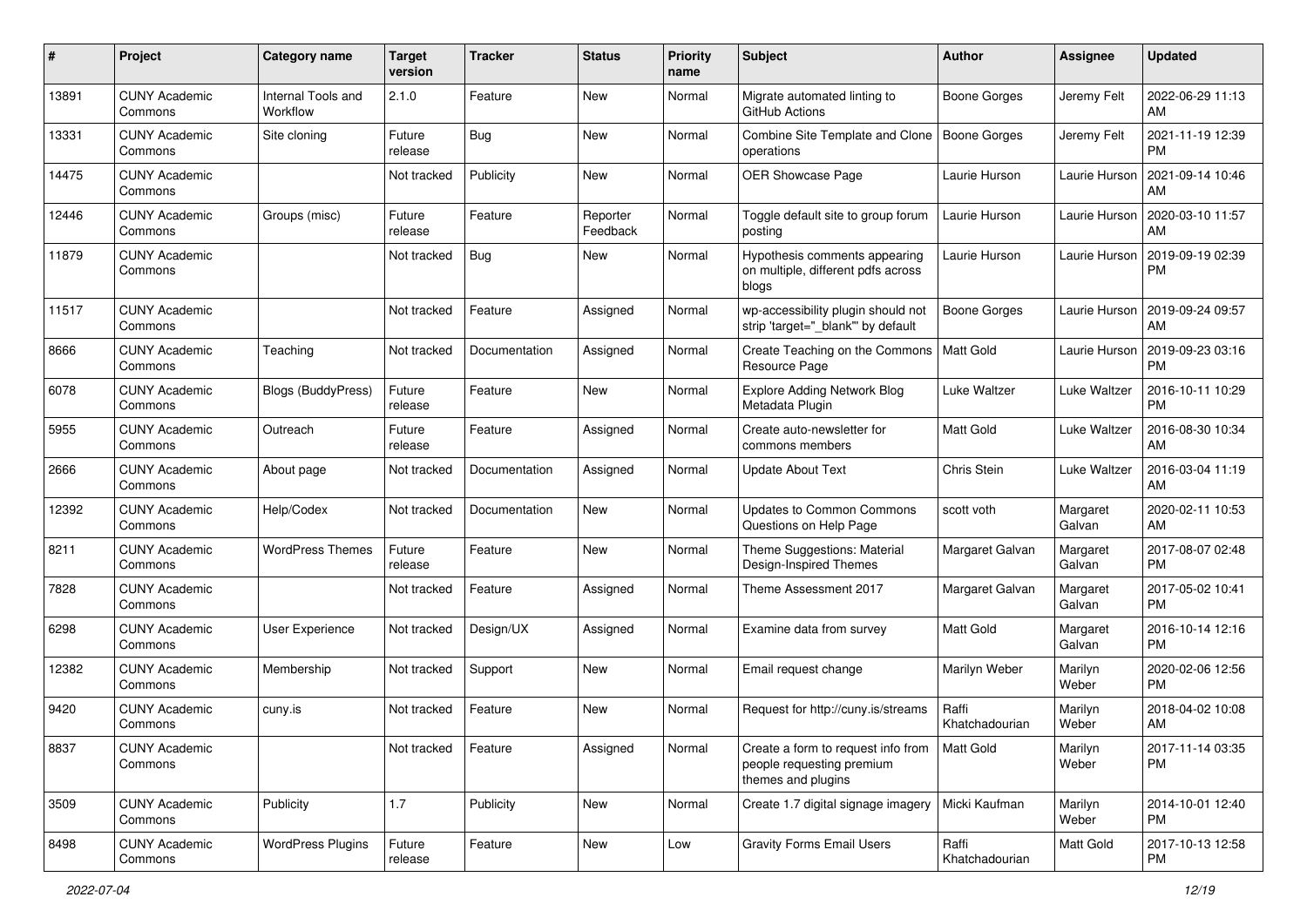| #     | <b>Project</b>                  | Category name            | <b>Target</b><br>version | <b>Tracker</b> | <b>Status</b>        | <b>Priority</b><br>name | <b>Subject</b>                                                                       | <b>Author</b>    | Assignee             | <b>Updated</b>                |
|-------|---------------------------------|--------------------------|--------------------------|----------------|----------------------|-------------------------|--------------------------------------------------------------------------------------|------------------|----------------------|-------------------------------|
| 12484 | <b>CUNY Academic</b><br>Commons |                          | Not tracked              | Support        | Reporter<br>Feedback | Normal                  | Sign up Code for COIL Course<br>starting in March                                    | Laurie Hurson    | Matt Gold            | 2020-03-02 02:26<br><b>PM</b> |
| 11545 | <b>CUNY Academic</b><br>Commons | <b>WordPress Plugins</b> | Not tracked              | Support        | <b>New</b>           | Normal                  | <b>Twitter searches in WordPress</b>                                                 | Gina Cherry      | Matt Gold            | 2019-09-23 01:03<br><b>PM</b> |
| 11493 | <b>CUNY Academic</b><br>Commons | Domain Mapping           | Not tracked              | Support        | Reporter<br>Feedback | Normal                  | Domain Mapping Request - Talia<br>Schaffer                                           | scott voth       | Matt Gold            | 2019-08-06 08:39<br>AM        |
| 10839 | <b>CUNY Academic</b><br>Commons | About page               | Not tracked              | Support        | New                  | Normal                  | <b>Mission Statement Needs</b><br>Revision                                           | scott voth       | Matt Gold            | 2018-12-26 10:58<br>AM        |
| 9015  | <b>CUNY Academic</b><br>Commons | Groups (misc)            | Not tracked              | Outreach       | Assigned             | Normal                  | Email group admins the email<br>addresses of their groups                            | Matt Gold        | Matt Gold            | 2018-01-02 09:54<br>AM        |
| 8898  | <b>CUNY Academic</b><br>Commons | Social Paper             | Not tracked              | Feature        | Assigned             | Normal                  | Usage data on docs and social<br>paper                                               | Matt Gold        | Matt Gold            | 2017-11-16 11:32<br>AM        |
| 8607  | <b>CUNY Academic</b><br>Commons |                          | Not tracked              | Support        | <b>New</b>           | Normal                  | Paypal?                                                                              | Marilyn Weber    | Matt Gold            | 2018-05-15 01:37<br><b>PM</b> |
| 4972  | <b>CUNY Academic</b><br>Commons | Analytics                | Not tracked              | Bug            | <b>New</b>           | Normal                  | <b>Newsletter Analytics</b>                                                          | Stephen Real     | Matt Gold            | 2015-12-09 12:54<br><b>PM</b> |
| 4225  | <b>CUNY Academic</b><br>Commons | DiRT Integration         | Future<br>release        | Design/UX      | New                  | Normal                  | Add information to DIRT page (in<br>Create a Group)                                  | Samantha Raddatz | Matt Gold            | 2015-06-26 03:14<br><b>PM</b> |
| 3691  | <b>CUNY Academic</b><br>Commons | <b>WordPress Plugins</b> | Future<br>release        | Bug            | <b>New</b>           | Normal                  | <b>WPMU Domain Mapping</b><br>Debugging on cdev                                      | Raymond Hoh      | Matt Gold            | 2014-12-12 09:04<br>AM        |
| 3657  | <b>CUNY Academic</b><br>Commons | WordPress (misc)         | Not tracked              | Feature        | <b>New</b>           | Normal                  | Create alert for GC email<br>addresses                                               | Matt Gold        | Matt Gold            | 2016-04-14 11:29<br><b>PM</b> |
| 2573  | <b>NYCDH Community</b><br>Site  |                          |                          | Feature        | Reporter<br>Feedback | Normal                  | Add dh nyc twitter list feed to site                                                 | Mark Newton      | Matt Gold            | 2013-05-16 11:42<br><b>PM</b> |
| 2175  | <b>CUNY Academic</b><br>Commons | WordPress (misc)         | Not tracked              | Support        | Assigned             | Normal                  | Subscibe 2 vs. Jetpack<br>subscription options                                       | local admin      | Matt Gold            | 2016-01-26 04:58<br><b>PM</b> |
| 370   | <b>CUNY Academic</b><br>Commons | Registration             | Future<br>release        | Feature        | Assigned             | High                    | <b>Guest Accounts</b>                                                                | <b>Matt Gold</b> | Matt Gold            | 2015-04-09 09:33<br><b>PM</b> |
| 8902  | <b>CUNY Academic</b><br>Commons | Design                   | Not tracked              | Feature        | Assigned             | Normal                  | Report back on research on<br><b>BuddyPress themes</b>                               | Matt Gold        | <b>Michael Smith</b> | 2017-11-10 12:31<br><b>PM</b> |
| 3506  | <b>CUNY Academic</b><br>Commons | Publicity                | 1.7                      | Publicity      | <b>New</b>           | Normal                  | Prepare 1.7 email messaging                                                          | Micki Kaufman    | Micki<br>Kaufman     | 2014-10-01 12:36<br><b>PM</b> |
| 6392  | <b>CUNY Academic</b><br>Commons | Group Forums             | Future<br>release        | Design/UX      | Assigned             | Low                     | Composition/Preview Panes in<br>Forum Posts                                          | Luke Waltzer     | Paige Dupont         | 2016-10-21 04:26<br><b>PM</b> |
| 7624  | <b>CUNY Academic</b><br>Commons | BuddyPress (misc)        | Future<br>release        | Design/UX      | <b>New</b>           | Normal                  | <b>BP Notifications</b>                                                              | Luke Waltzer     | Paige Dupont         | 2017-02-08 10:43<br><b>PM</b> |
| 11393 | <b>CUNY Academic</b><br>Commons |                          | Not tracked              | Publicity      | <b>New</b>           | Normal                  | After 1.15 release, ceate a hero<br>slide and post about adding a site<br>to a group | scott voth       | Patrick<br>Sweeney   | 2019-05-14 10:32<br>AM        |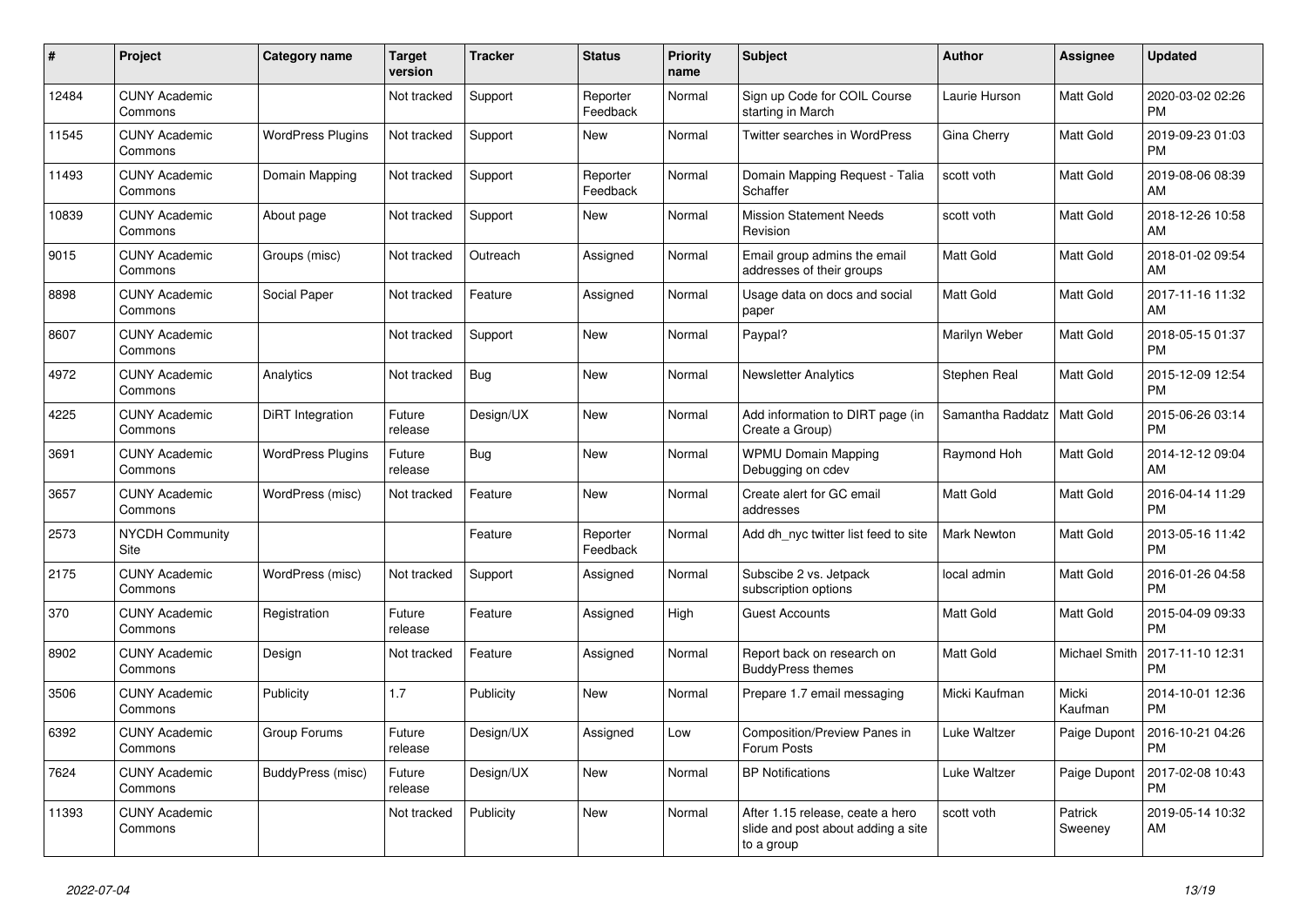| #     | Project                         | <b>Category name</b>       | <b>Target</b><br>version | <b>Tracker</b> | <b>Status</b>        | Priority<br>name | <b>Subject</b>                                                                | <b>Author</b>           | <b>Assignee</b> | <b>Updated</b>                |
|-------|---------------------------------|----------------------------|--------------------------|----------------|----------------------|------------------|-------------------------------------------------------------------------------|-------------------------|-----------------|-------------------------------|
| 11971 | <b>CUNY Academic</b><br>Commons | <b>Email Notifications</b> | Future<br>release        | Bug            | Reporter<br>Feedback | Low              | Pictures obscured in emailed post<br>notifications                            | Marilyn Weber           | Raymond<br>Hoh  | 2019-11-21 01:14<br><b>PM</b> |
| 6749  | <b>CUNY Academic</b><br>Commons | Events                     | Future<br>release        | <b>Bug</b>     | New                  | Low              | BPEO iCal request can trigger<br>very large number of DB queries              | <b>Boone Gorges</b>     | Raymond<br>Hoh  | 2016-11-15 10:09<br><b>PM</b> |
| 5016  | <b>CUNY Academic</b><br>Commons | Events                     | Future<br>release        | Feature        | Assigned             | Low              | Allow comments to be posted on<br>events                                      | <b>Matt Gold</b>        | Raymond<br>Hoh  | 2019-03-01 02:23<br><b>PM</b> |
| 4535  | <b>CUNY Academic</b><br>Commons | My Commons                 | Future<br>release        | Bug            | New                  | Low              | My Commons filter issue                                                       | scott voth              | Raymond<br>Hoh  | 2015-09-01 11:17<br>AM        |
| 1192  | <b>CUNY Academic</b><br>Commons | <b>Group Files</b>         | Future<br>release        | Feature        | Assigned             | Low              | When posting group files, allow<br>users to add a category without<br>saving  | Matt Gold               | Raymond<br>Hoh  | 2015-11-09 05:53<br><b>PM</b> |
| 333   | <b>CUNY Academic</b><br>Commons | <b>Email Notifications</b> | Future<br>release        | Feature        | Assigned             | Low              | Delay Forum Notification Email<br>Delivery Until After Editing Period<br>Ends | <b>Matt Gold</b>        | Raymond<br>Hoh  | 2015-11-09 06:01<br><b>PM</b> |
| 16319 | <b>CUNY Academic</b><br>Commons | <b>WordPress Plugins</b>   | 2.0.3                    | Bug            | New                  | Normal           | Request for Events Calendar Pro<br>5.14.2 update                              | Raymond Hoh             | Raymond<br>Hoh  | 2022-07-01 04:16<br><b>PM</b> |
| 16245 | <b>CUNY Academic</b><br>Commons | WordPress (misc)           |                          | <b>Bug</b>     | Reporter<br>Feedback | Normal           | Save Button missing on<br>WordPress Profile page                              | scott voth              | Raymond<br>Hoh  | 2022-06-16 03:09<br><b>PM</b> |
| 16177 | <b>CUNY Academic</b><br>Commons | Reply By Email             |                          | Bug            | New                  | Normal           | Switch to Inbound mode for RBE                                                | Raymond Hoh             | Raymond<br>Hoh  | 2022-05-30 04:32<br><b>PM</b> |
| 16110 | <b>CUNY Academic</b><br>Commons |                            |                          | Support        | Reporter<br>Feedback | Normal           | remove Creative Commons<br>license from pages?                                | Marilyn Weber           | Raymond<br>Hoh  | 2022-05-17 06:11<br><b>PM</b> |
| 15516 | <b>CUNY Academic</b><br>Commons | <b>WordPress Plugins</b>   |                          | Bug            | Reporter<br>Feedback | Normal           | Can't publish or save draft of post<br>on wordpress.com                       | Raffi<br>Khatchadourian | Raymond<br>Hoh  | 2022-03-02 05:52<br><b>PM</b> |
| 14994 | <b>CUNY Academic</b><br>Commons | cdev.gc.cuny.edu           | Not tracked              | Support        | In Progress          | Normal           | Clear Cache on CDEV                                                           | scott voth              | Raymond<br>Hoh  | 2021-12-07 03:51<br><b>PM</b> |
| 14983 | <b>CUNY Academic</b><br>Commons | WordPress (misc)           | Not tracked              | Support        | Reporter<br>Feedback | Normal           | "Read More" tag not working                                                   | Rebecca Krisel          | Raymond<br>Hoh  | 2021-11-23 01:17<br><b>PM</b> |
| 14496 | <b>CUNY Academic</b><br>Commons | Domain Mapping             | Future<br>release        | Bug            | New                  | Normal           | Mapped domain SSO uses<br>third-party cookies                                 | Raymond Hoh             | Raymond<br>Hoh  | 2021-05-24 04:03<br><b>PM</b> |
| 13946 | <b>CUNY Academic</b><br>Commons | <b>WordPress Plugins</b>   | 2.1.0                    | Support        | Assigned             | Normal           | Custom Embed handler For<br>OneDrive files                                    | scott voth              | Raymond<br>Hoh  | 2022-05-26 10:46<br>AM        |
| 13430 | <b>CUNY Academic</b><br>Commons | Reply By Email             | Not tracked              | Bug            | New                  | Normal           | Delay in RBE                                                                  | Luke Waltzer            | Raymond<br>Hoh  | 2020-10-13 11:16<br>AM        |
| 13358 | <b>CUNY Academic</b><br>Commons | Group Forums               | Future<br>release        | Feature        | New                  | Normal           | Improved UI for group forum<br>threading settings                             | <b>Boone Gorges</b>     | Raymond<br>Hoh  | 2021-11-19 12:27<br><b>PM</b> |
| 13328 | <b>CUNY Academic</b><br>Commons | Group Forums               | Not tracked              | Bug            | Reporter<br>Feedback | Normal           | cross-posting in two related<br>groups                                        | Marilyn Weber           | Raymond<br>Hoh  | 2020-09-15 10:39<br><b>PM</b> |
| 13286 | <b>CUNY Academic</b><br>Commons |                            | Not tracked              | Support        | New                  | Normal           | problem connecting with<br>WordPress app                                      | Marilyn Weber           | Raymond<br>Hoh  | 2020-09-08 11:16<br>AM        |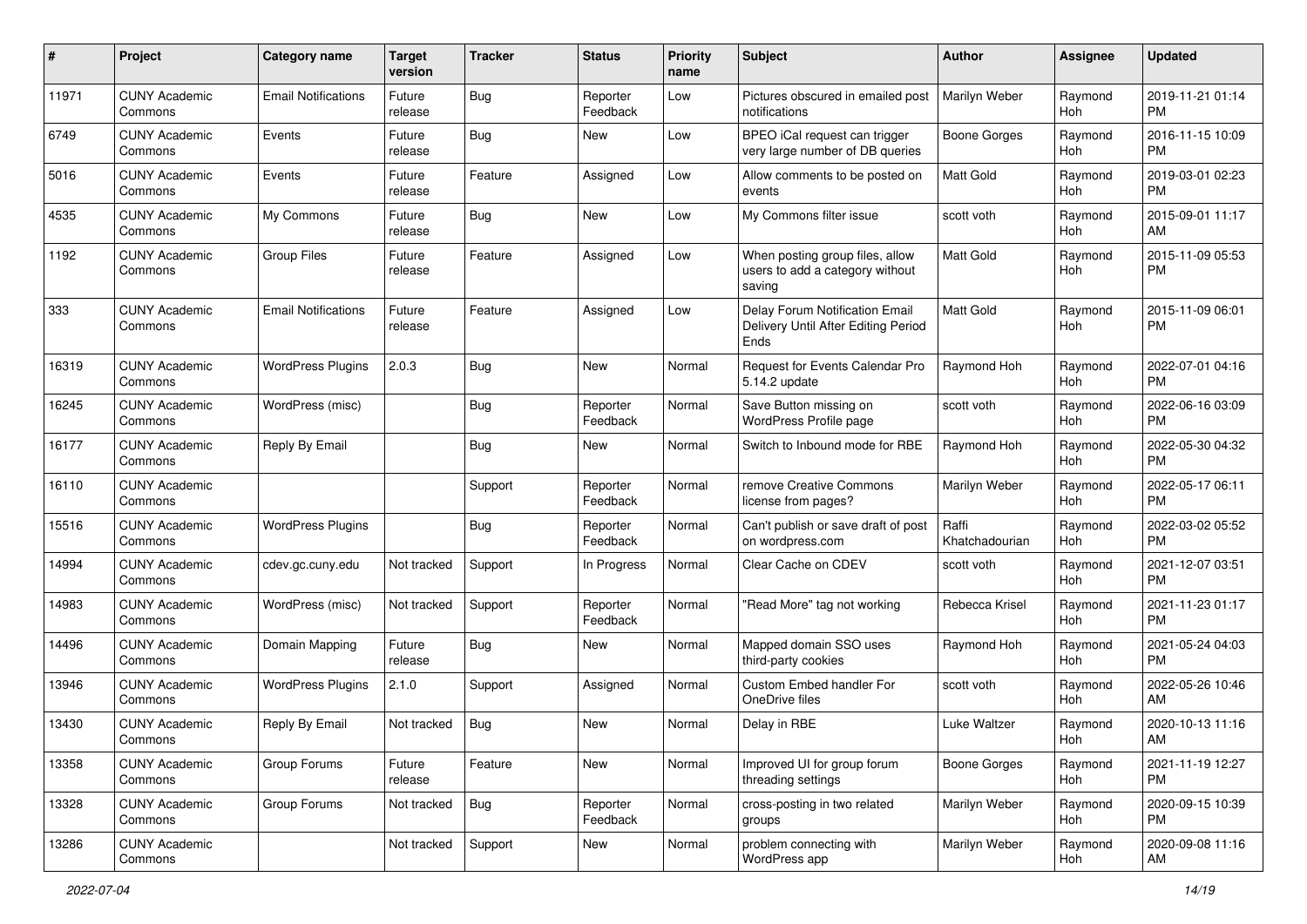| #     | Project                         | <b>Category name</b>     | <b>Target</b><br>version | <b>Tracker</b> | <b>Status</b>        | Priority<br>name | <b>Subject</b>                                                     | <b>Author</b>    | <b>Assignee</b>       | <b>Updated</b>                |
|-------|---------------------------------|--------------------------|--------------------------|----------------|----------------------|------------------|--------------------------------------------------------------------|------------------|-----------------------|-------------------------------|
| 12741 | <b>CUNY Academic</b><br>Commons | <b>WordPress Plugins</b> | Not tracked              | Support        | Reporter<br>Feedback | Normal           | Tableau Public Viz Block                                           | Marilyn Weber    | Raymond<br>Hoh        | 2020-05-12 11:00<br>AM        |
| 12004 | <b>CUNY Academic</b><br>Commons |                          | Not tracked              | Support        | Reporter<br>Feedback | Normal           | Notifications for spam blog<br>comments                            | Gina Cherry      | Raymond<br>Hoh        | 2019-11-01 12:05<br><b>PM</b> |
| 11649 | <b>CUNY Academic</b><br>Commons | <b>WordPress Plugins</b> | 2.0.3                    | <b>Bug</b>     | In Progress          | Normal           | CC license displayed on every<br>page                              | Gina Cherry      | Raymond<br>Hoh        | 2022-06-29 11:32<br>AM        |
| 11624 | <b>CUNY Academic</b><br>Commons | WordPress (misc)         | Not tracked              | Support        | <b>New</b>           | Normal           | Change pages into posts or swap<br>database for a Commons site?    | Stephen Klein    | Raymond<br>Hoh        | 2019-07-09 11:04<br>AM        |
| 11243 | <b>CUNY Academic</b><br>Commons | BuddyPress (misc)        | Future<br>release        | Bug            | <b>New</b>           | Normal           | Audit bp-custom.php                                                | Raymond Hoh      | Raymond<br>Hoh        | 2022-04-26 11:59<br>AM        |
| 11149 | <b>CUNY Academic</b><br>Commons |                          | Not tracked              | Support        | Reporter<br>Feedback | Normal           | comments getting blocked                                           | Marilyn Weber    | Raymond<br>Hoh        | 2019-03-26 11:40<br>AM        |
| 10659 | <b>CUNY Academic</b><br>Commons | Group Forums             | Future<br>release        | Feature        | Assigned             | Normal           | Post to multiple groups via email                                  | <b>Matt Gold</b> | Raymond<br>Hoh        | 2018-11-15 12:54<br>AM        |
| 10262 | <b>CUNY Academic</b><br>Commons |                          | Not tracked              | Bug            | Reporter<br>Feedback | Normal           | Newsletter Plugin: Broken Image<br>at Bottom of All Newsletters    | Mark Webb        | Raymond<br><b>Hoh</b> | 2018-08-30 05:17<br><b>PM</b> |
| 9729  | <b>CUNY Academic</b><br>Commons | <b>SEO</b>               | Not tracked              | Support        | <b>New</b>           | Normal           | 503 Errors showing on<br>newlaborforum.cuny.edu                    | Diane Krauthamer | Raymond<br>Hoh        | 2018-05-22 04:48<br><b>PM</b> |
| 9346  | <b>CUNY Academic</b><br>Commons | WordPress (misc)         | Not tracked              | Bug            | <b>New</b>           | Normal           | Clone cetls.bmcc.cuny.edu for<br>development                       | Owen Roberts     | Raymond<br>Hoh        | 2018-03-06 05:35<br><b>PM</b> |
| 9060  | <b>CUNY Academic</b><br>Commons | Commons In A Box         | Not tracked              | <b>Bug</b>     | Hold                 | Normal           | Problems with CBox image library<br>/ upload                       | Lisa Rhody       | Raymond<br>Hoh        | 2018-01-10 03:26<br><b>PM</b> |
| 8992  | <b>NYCDH Community</b><br>Site  |                          |                          | Bug            | Assigned             | Normal           | Multiple RBE error reports                                         | Matt Gold        | Raymond<br>Hoh        | 2017-12-11 05:43<br><b>PM</b> |
| 8991  | <b>CUNY Academic</b><br>Commons | Reply By Email           | Not tracked              | Bug            | Hold                 | Normal           | RBE duplicate email message<br>issue                               | <b>Matt Gold</b> | Raymond<br>Hoh        | 2018-02-18 08:53<br><b>PM</b> |
| 8976  | <b>CUNY Academic</b><br>Commons | Reply By Email           | Not tracked              | Feature        | Assigned             | Normal           | Package RBE new topics posting?                                    | <b>Matt Gold</b> | Raymond<br>Hoh        | 2017-12-04 02:34<br><b>PM</b> |
| 7928  | <b>CUNY Academic</b><br>Commons | Group Forums             | Not tracked              | <b>Bug</b>     | New                  | Normal           | Duplicate Forum post                                               | Luke Waltzer     | Raymond<br>Hoh        | 2017-04-11 09:27<br><b>PM</b> |
| 7115  | <b>CUNY Academic</b><br>Commons | Groups (misc)            | Future<br>release        | Feature        | Reporter<br>Feedback | Normal           | make licensing info clear during<br>group creation                 | <b>Matt Gold</b> | Raymond<br>Hoh        | 2020-12-08 11:32<br>AM        |
| 6995  | <b>CUNY Academic</b><br>Commons | Home Page                | Not tracked              | <b>Bug</b>     | Assigned             | Normal           | member filter on homepage not<br>working                           | <b>Matt Gold</b> | Raymond<br>Hoh        | 2016-12-11 09:46<br><b>PM</b> |
| 6671  | <b>CUNY Academic</b><br>Commons | Reply By Email           | Not tracked              | Bug            | Assigned             | Normal           | "Post too often" RBE error<br>message                              | <b>Matt Gold</b> | Raymond<br>Hoh        | 2016-11-11 09:55<br>AM        |
| 5282  | <b>CUNY Academic</b><br>Commons | Social Paper             | Future<br>release        | Bug            | <b>New</b>           | Normal           | Replying via email directs to paper<br>but not individual comment. | Marilyn Weber    | Raymond<br>Hoh        | 2016-03-02 01:48<br><b>PM</b> |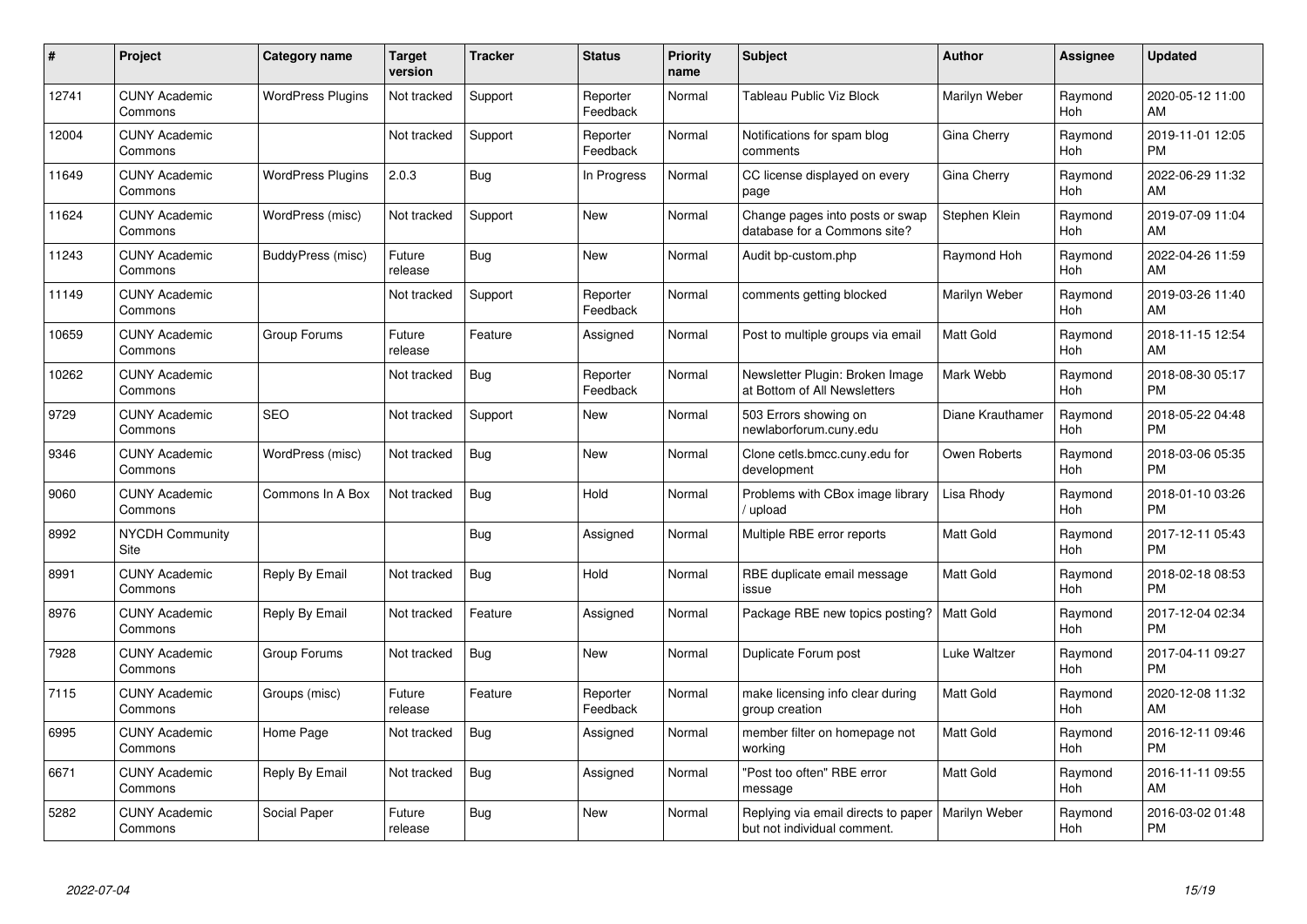| #     | <b>Project</b>                  | Category name             | <b>Target</b><br>version | <b>Tracker</b> | <b>Status</b>        | <b>Priority</b><br>name | <b>Subject</b>                                                                                                                                        | <b>Author</b>           | Assignee              | <b>Updated</b>                |
|-------|---------------------------------|---------------------------|--------------------------|----------------|----------------------|-------------------------|-------------------------------------------------------------------------------------------------------------------------------------------------------|-------------------------|-----------------------|-------------------------------|
| 4388  | <b>CUNY Academic</b><br>Commons | WordPress (misc)          | Future<br>release        | Bug            | Assigned             | Normal                  | Repeated request for<br>authentication.                                                                                                               | Alice.Lynn<br>McMichael | Raymond<br>Hoh        | 2015-08-11 07:35<br><b>PM</b> |
| 3939  | <b>CUNY Academic</b><br>Commons | <b>WordPress Plugins</b>  | Future<br>release        | Bug            | Hold                 | Normal                  | Activity stream support for<br>Co-Authors Plus plugin                                                                                                 | Raymond Hoh             | Raymond<br>Hoh        | 2015-11-09 06:13<br><b>PM</b> |
| 3662  | <b>CUNY Academic</b><br>Commons | <b>SEO</b>                | Future<br>release        | Feature        | Assigned             | Normal                  | Duplicate Content/SEO/Google<br>issues                                                                                                                | <b>Matt Gold</b>        | Raymond<br>Hoh        | 2015-04-13 04:37<br><b>PM</b> |
| 3577  | <b>CUNY Academic</b><br>Commons | My Commons                | Future<br>release        | Design/UX      | Assigned             | Normal                  | Replies to items in My Commons                                                                                                                        | <b>Matt Gold</b>        | Raymond<br>Hoh        | 2015-04-09 05:19<br><b>PM</b> |
| 3536  | <b>CUNY Academic</b><br>Commons | My Commons                | Future<br>release        | Feature        | Assigned             | Normal                  | Infinite Scroll on My Commons<br>page                                                                                                                 | <b>Matt Gold</b>        | Raymond<br>Hoh        | 2015-04-13 04:42<br><b>PM</b> |
| 3517  | <b>CUNY Academic</b><br>Commons | My Commons                | Future<br>release        | Feature        | Assigned             | Normal                  | Mute/Unmute My Commons<br>updates                                                                                                                     | <b>Matt Gold</b>        | Raymond<br>Hoh        | 2015-11-09 01:19<br><b>PM</b> |
| 3492  | <b>CUNY Academic</b><br>Commons | <b>WordPress Themes</b>   | Future<br>release        | Support        | Assigned             | Normal                  | Add CBOX theme to the<br>Commons                                                                                                                      | scott voth              | Raymond<br>Hoh        | 2014-10-08 05:55<br><b>PM</b> |
| 3369  | <b>CUNY Academic</b><br>Commons | Reply By Email            | Not tracked              | Outreach       | Hold                 | Normal                  | Release reply by email to WP<br>plugin directory                                                                                                      | <b>Matt Gold</b>        | Raymond<br>Hoh        | 2016-03-01 12:46<br><b>PM</b> |
| 3192  | <b>CUNY Academic</b><br>Commons | Group Forums              | Future<br>release        | Feature        | Assigned             | Normal                  | Customizable forum views for<br>bbPress 2.x group forums                                                                                              | Boone Gorges            | Raymond<br><b>Hoh</b> | 2015-11-09 12:47<br><b>PM</b> |
| 2574  | <b>NYCDH Community</b><br>Site  |                           |                          | Feature        | Assigned             | Normal                  | Add Way to Upload Files to<br>Groups                                                                                                                  | <b>Mark Newton</b>      | Raymond<br>Hoh        | 2013-05-18 07:46<br><b>PM</b> |
| 2571  | <b>NYCDH Community</b><br>Site  |                           |                          | Feature        | Assigned             | Normal                  | Add Google custom search box to<br>homepage                                                                                                           | <b>Mark Newton</b>      | Raymond<br>Hoh        | 2013-05-18 07:49<br><b>PM</b> |
| 13457 | <b>CUNY Academic</b><br>Commons | Group Forums              | 2.0.3                    | Bug            | New                  | High                    | Forum post not sending<br>notifications                                                                                                               | Filipa Calado           | Raymond<br>Hoh        | 2022-06-29 11:32<br>AM        |
| 6644  | <b>CUNY Academic</b><br>Commons |                           | Not tracked              | <b>Bug</b>     | Reporter<br>Feedback | High                    | White Screen at Login Pge                                                                                                                             | Luke Waltzer            | Raymond<br>Hoh        | 2016-11-21 10:34<br><b>PM</b> |
| 5691  | <b>CUNY Academic</b><br>Commons | <b>Blogs (BuddyPress)</b> | Future<br>release        | Bug            | Assigned             | High                    | Differing numbers on Sites display                                                                                                                    | <b>Matt Gold</b>        | Raymond<br>Hoh        | 2016-06-13 01:37<br><b>PM</b> |
| 497   | <b>CUNY Academic</b><br>Commons | <b>WordPress Plugins</b>  | Future<br>release        | Feature        | Assigned             | Normal                  | Drag and Drop Ordering on<br><b>Gallery Post Plugin</b>                                                                                               | <b>Matt Gold</b>        | <b>Ron Rennick</b>    | 2015-11-09 06:18<br><b>PM</b> |
| 5058  | <b>CUNY Academic</b><br>Commons | Social Paper              | Future<br>release        | Feature        | <b>New</b>           | Low                     | Can there be a clearer signal that<br>even when comments have<br>already been made you add<br>comments by clicking on the side?<br>(SP suggestion #5) | Marilyn Weber           | Samantha<br>Raddatz   | 2016-02-11 10:24<br><b>PM</b> |
| 5053  | <b>CUNY Academic</b><br>Commons | Social Paper              | Future<br>release        | Feature        | <b>New</b>           | Low                     | Scrollable menu to add readers<br>(SP suggestion #4)                                                                                                  | Marilyn Weber           | Samantha<br>Raddatz   | 2016-04-21 05:21<br><b>PM</b> |
| 5050  | <b>CUNY Academic</b><br>Commons | Social Paper              | Future<br>release        | Feature        | <b>New</b>           | Low                     | Making comments visible in SP<br>editing mode (SP suggestion #1)                                                                                      | Marilyn Weber           | Samantha<br>Raddatz   | 2019-09-17 11:10<br><b>PM</b> |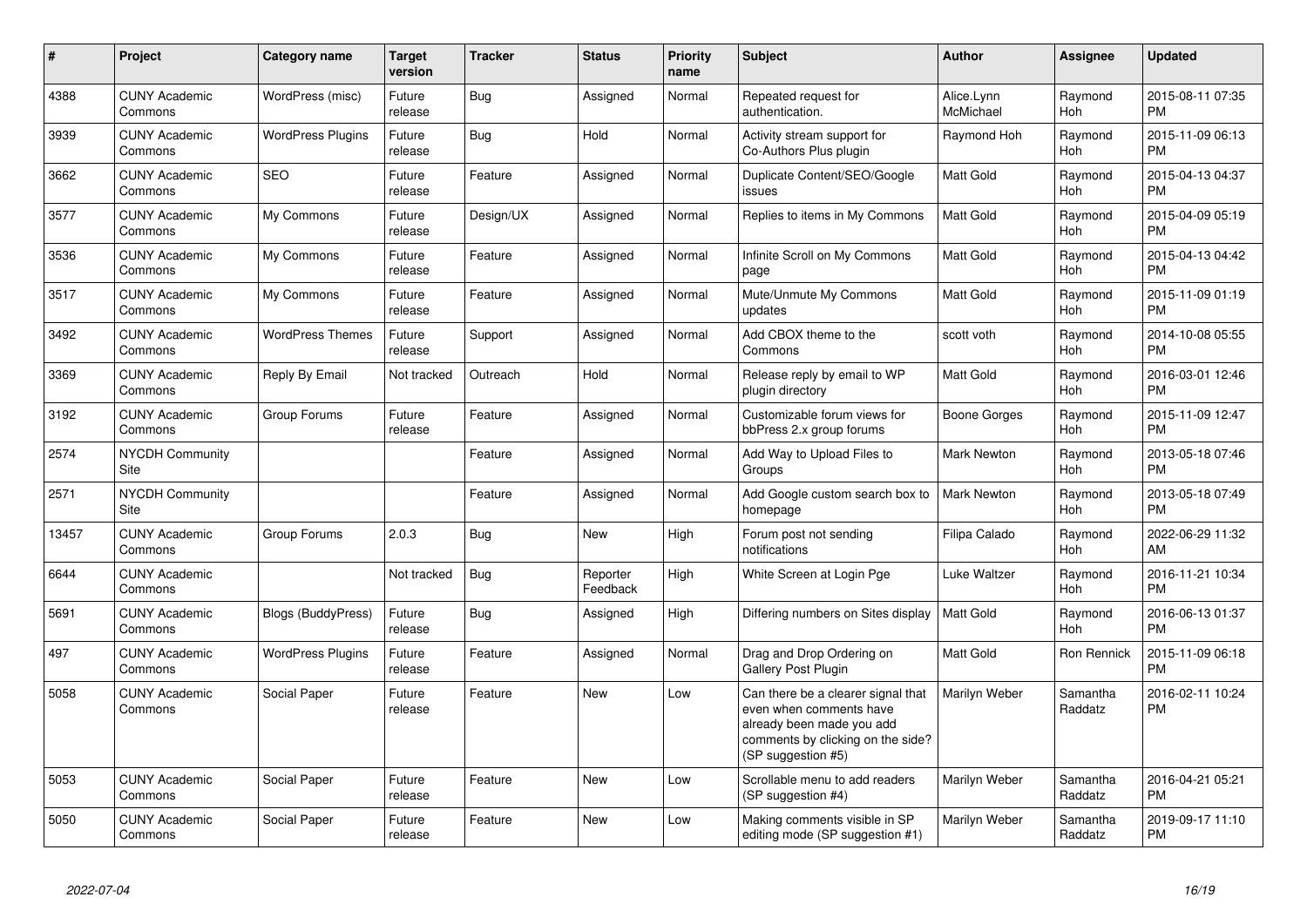| $\#$ | Project                         | <b>Category name</b>    | <b>Target</b><br>version | <b>Tracker</b> | <b>Status</b>        | Priority<br>name | <b>Subject</b>                                                        | <b>Author</b>           | <b>Assignee</b>     | <b>Updated</b>                |
|------|---------------------------------|-------------------------|--------------------------|----------------|----------------------|------------------|-----------------------------------------------------------------------|-------------------------|---------------------|-------------------------------|
| 1456 | <b>CUNY Academic</b><br>Commons | Group Invitations       | Future<br>release        | Feature        | Reporter<br>Feedback | Low              | Invite to Group Button from Profile<br>Field                          | <b>Matt Gold</b>        | Samantha<br>Raddatz | 2015-11-09 05:59<br><b>PM</b> |
| 310  | <b>CUNY Academic</b><br>Commons | BuddyPress (misc)       | Future<br>release        | Feature        | Assigned             | Low              | Friend Request Email                                                  | <b>Matt Gold</b>        | Samantha<br>Raddatz | 2015-11-09 05:08<br><b>PM</b> |
| 5397 | <b>CUNY Academic</b><br>Commons | Social Paper            | Future<br>release        | Feature        | <b>New</b>           | Normal           | frustrating to have to<br>enable/disable in SP                        | Marilyn Weber           | Samantha<br>Raddatz | 2016-04-20 03:39<br><b>PM</b> |
| 5317 | <b>CUNY Academic</b><br>Commons | Group Blogs             | Not tracked              | Bug            | Reporter<br>Feedback | Normal           | Notifications of New Post Didn't<br>Come                              | Luke Waltzer            | Samantha<br>Raddatz | 2016-03-21 10:41<br><b>PM</b> |
| 5298 | <b>CUNY Academic</b><br>Commons |                         | Not tracked              | Publicity      | <b>New</b>           | Normal           | Survey Pop-Up Text                                                    | Samantha Raddatz        | Samantha<br>Raddatz | 2016-03-22 12:27<br><b>PM</b> |
| 5225 | <b>CUNY Academic</b><br>Commons | Registration            | Future<br>release        | Feature        | Assigned             | Normal           | On-boarding Issues                                                    | Luke Waltzer            | Samantha<br>Raddatz | 2016-02-12 02:58<br><b>PM</b> |
| 5183 | <b>CUNY Academic</b><br>Commons | Social Paper            | Future<br>release        | Design/UX      | <b>New</b>           | Normal           | Creating a new paper when<br>viewing an existing paper                | Raffi<br>Khatchadourian | Samantha<br>Raddatz | 2016-02-02 12:09<br><b>PM</b> |
| 4986 | <b>CUNY Academic</b><br>Commons | ZenDesk                 | Not tracked              | Support        | Assigned             | Normal           | Prepare documentation for<br>Zendesk re web widget                    | <b>Matt Gold</b>        | Samantha<br>Raddatz | 2016-02-25 03:09<br><b>PM</b> |
| 4661 | <b>CUNY Academic</b><br>Commons | <b>User Experience</b>  | Future<br>release        | Bug            | Assigned             | Normal           | <b>Simplify Events text</b>                                           | <b>Matt Gold</b>        | Samantha<br>Raddatz | 2015-10-02 09:06<br><b>PM</b> |
| 4622 | <b>CUNY Academic</b><br>Commons | <b>Public Portfolio</b> | Future<br>release        | Design/UX      | <b>New</b>           | Normal           | <b>Profile Visibility Settings</b>                                    | Samantha Raddatz        | Samantha<br>Raddatz | 2015-09-21 12:18<br><b>PM</b> |
| 4404 | <b>CUNY Academic</b><br>Commons | <b>Public Portfolio</b> | Future<br>release        | Design/UX      | Assigned             | Normal           | Change color of permissions info<br>on portfolio editing interface    | Matt Gold               | Samantha<br>Raddatz | 2015-08-11 05:28<br><b>PM</b> |
| 4253 | <b>CUNY Academic</b><br>Commons | <b>Public Portfolio</b> | Future<br>release        | Design/UX      | New                  | Normal           | Encourage users to add portfolio<br>content                           | Samantha Raddatz        | Samantha<br>Raddatz | 2015-07-07 11:32<br>AM        |
| 4235 | <b>CUNY Academic</b><br>Commons |                         | Not tracked              | Design/UX      | Assigned             | Normal           | Explore user experience around<br>comments on forum topics vs docs    | <b>Matt Gold</b>        | Samantha<br>Raddatz | 2015-07-21 10:23<br>AM        |
| 4226 | <b>CUNY Academic</b><br>Commons | <b>BuddyPress Docs</b>  | Future<br>release        | Design/UX      | New                  | Normal           | Add option to connect a Doc with<br>a Group                           | Samantha Raddatz        | Samantha<br>Raddatz | 2015-09-09 04:08<br><b>PM</b> |
| 4221 | <b>CUNY Academic</b><br>Commons | Group Forums            | Future<br>release        | Design/UX      | Assigned             | Normal           | Add 'Number of Posts' display<br>option to Forum page                 | Samantha Raddatz        | Samantha<br>Raddatz | 2015-06-26 02:21<br><b>PM</b> |
| 4027 | <b>CUNY Academic</b><br>Commons | Commons In A Box        | Not tracked              | Design/UX      | Assigned             | Normal           | Usability review of CBOX update<br>procedures                         | Matt Gold               | Samantha<br>Raddatz | 2015-05-11 06:36<br><b>PM</b> |
| 3473 | <b>CUNY Academic</b><br>Commons | User Experience         | Future<br>release        | Feature        | Assigned             | Normal           | Commons profile: Add help info<br>about "Positions" replacing "title" | Keith Miyake            | Samantha<br>Raddatz | 2015-11-09 02:28<br><b>PM</b> |
| 3458 | <b>CUNY Academic</b><br>Commons | Groups (misc)           | Future<br>release        | Feature        | Assigned             | Normal           | Filter Members of Group by<br>Campus                                  | Michael Smith           | Samantha<br>Raddatz | 2014-09-26 08:32<br><b>PM</b> |
| 1105 | <b>CUNY Academic</b><br>Commons | WordPress (misc)        | Future<br>release        | Feature        | Assigned             | Normal           | Rephrase Blog Privacy Options                                         | <b>Matt Gold</b>        | Samantha<br>Raddatz | 2015-11-09 06:19<br><b>PM</b> |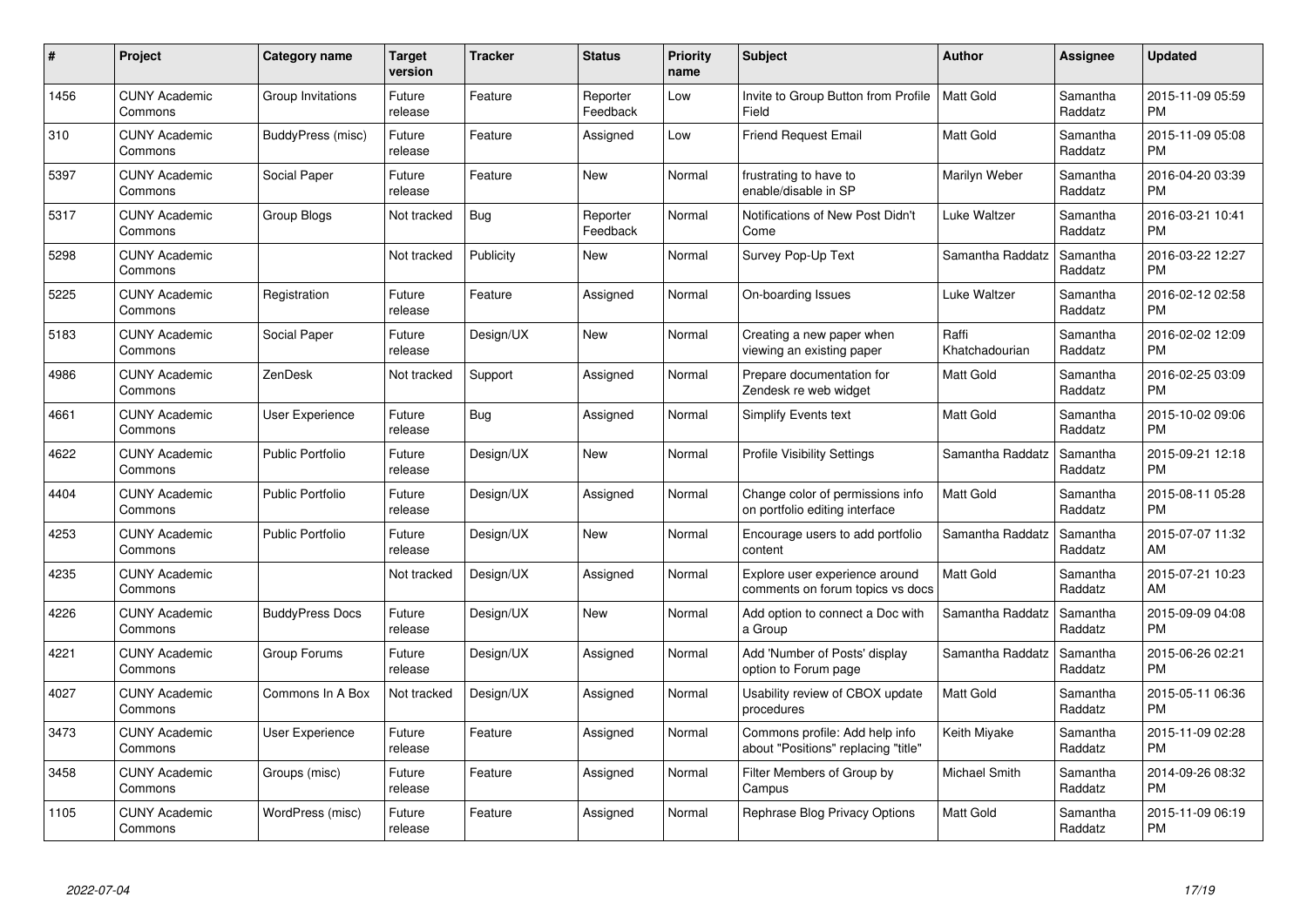| #     | Project                         | <b>Category name</b>        | <b>Target</b><br>version | <b>Tracker</b> | <b>Status</b>        | <b>Priority</b><br>name | <b>Subject</b>                                                                                                                               | <b>Author</b>     | Assignee            | <b>Updated</b>                |
|-------|---------------------------------|-----------------------------|--------------------------|----------------|----------------------|-------------------------|----------------------------------------------------------------------------------------------------------------------------------------------|-------------------|---------------------|-------------------------------|
| 653   | <b>CUNY Academic</b><br>Commons | Group Blogs                 | Future<br>release        | Feature        | Assigned             | Normal                  | Redesign Integration of Groups<br>and Blogs                                                                                                  | <b>Matt Gold</b>  | Samantha<br>Raddatz | 2015-11-09 05:40<br><b>PM</b> |
| 481   | <b>CUNY Academic</b><br>Commons | Groups (misc)               | Future<br>release        | Feature        | Assigned             | Normal                  | ability to archive inactive groups<br>and blogs                                                                                              | Michael Mandiberg | Samantha<br>Raddatz | 2015-11-09 05:56<br><b>PM</b> |
| 308   | <b>CUNY Academic</b><br>Commons | Registration                | Future<br>release        | Feature        | <b>New</b>           | Normal                  | Group recommendations for<br>signup process                                                                                                  | Boone Gorges      | Samantha<br>Raddatz | 2015-11-09 05:07<br><b>PM</b> |
| 10580 | <b>CUNY Academic</b><br>Commons | Information<br>Architecture | Future<br>release        | Design/UX      | <b>New</b>           | Normal                  | Primary nav item review                                                                                                                      | Boone Gorges      | Sara Cannon         | 2022-06-28 01:29<br><b>PM</b> |
| 10439 | <b>CUNY Academic</b><br>Commons | Design                      | 2.1.0                    | Design/UX      | New                  | Normal                  | Create Style Guide for Commons                                                                                                               | Sonja Leix        | Sara Cannon         | 2022-06-28 01:43<br><b>PM</b> |
| 5826  | <b>CUNY Academic</b><br>Commons | <b>WordPress Plugins</b>    | Future<br>release        | Support        | Reporter<br>Feedback | Normal                  | <b>Remove Subscription Options</b><br>plugin from directory                                                                                  | Sarah Morgano     | Sarah<br>Morgano    | 2016-10-21 04:14<br><b>PM</b> |
| 3511  | <b>CUNY Academic</b><br>Commons | <b>Publicity</b>            | 1.7                      | Publicity      | Assigned             | Normal                  | Social media for 1.7                                                                                                                         | Micki Kaufman     | Sarah<br>Morgano    | 2014-10-14 03:32<br><b>PM</b> |
| 3510  | <b>CUNY Academic</b><br>Commons | Publicity                   | 1.7                      | Publicity      | Assigned             | Normal                  | Post on the News Blog re: 'My<br>Commons'                                                                                                    | Micki Kaufman     | Sarah<br>Morgano    | 2014-10-15 11:18<br>AM        |
| 2612  | <b>CUNY Academic</b><br>Commons |                             | Not tracked              | Publicity      | Assigned             | Normal                  | Pinterest site for the Commons                                                                                                               | local admin       | Sarah<br>Morgano    | 2016-03-04 11:19<br>AM        |
| 14787 | <b>CUNY Academic</b><br>Commons | Plugin Packages             | Future<br>release        | Feature        | <b>New</b>           | Normal                  | Creating a "Design" plugin<br>package                                                                                                        | Laurie Hurson     | scott voth          | 2022-04-27 04:56<br><b>PM</b> |
| 14394 | <b>CUNY Academic</b><br>Commons |                             | Not tracked              | Feature        | New                  | Normal                  | Commons News Site - redesign                                                                                                                 | scott voth        | scott voth          | 2021-09-14 10:46<br>AM        |
| 12247 | <b>CUNY Academic</b><br>Commons | Publicity                   | Not tracked              | Support        | New                  | Normal                  | <b>Screenshot of First Commons</b><br>Homepage                                                                                               | scott voth        | scott voth          | 2020-01-14 12:08<br><b>PM</b> |
| 11883 | <b>CUNY Academic</b><br>Commons | Help/Codex                  | Not tracked              | Support        | New                  | Normal                  | Need Embedding Help Page<br>Update (Tableau)                                                                                                 | Anthony Wheeler   | scott voth          | 2019-09-24 08:49<br>AM        |
| 9908  | <b>CUNY Academic</b><br>Commons |                             | Not tracked              | Feature        | <b>New</b>           | Normal                  | Is it possible to send email<br>updates to users (or an email<br>address not on the list) for only a<br>single page AFTER being<br>prompted? | Michael Shields   | scott voth          | 2018-06-11 01:34<br><b>PM</b> |
| 6115  | <b>CUNY Academic</b><br>Commons | Publicity                   | Not tracked              | Feature        | Assigned             | Normal                  | create digital signage for GC                                                                                                                | Matt Gold         | scott voth          | 2016-10-11 10:09<br><b>PM</b> |
| 4222  | <b>CUNY Academic</b><br>Commons | <b>User Experience</b>      | Future<br>release        | Design/UX      | New                  | Normal                  | Add information to 'Delete<br>Account' page                                                                                                  | Samantha Raddatz  | scott voth          | 2015-06-26 11:35<br>AM        |
| 3565  | <b>CUNY Academic</b><br>Commons | My Commons                  | Not tracked              | Documentation  | <b>New</b>           | Normal                  | Load Newest inconsistencies                                                                                                                  | Chris Stein       | scott voth          | 2015-11-09 01:16<br><b>PM</b> |
| 3524  | <b>CUNY Academic</b><br>Commons | Documentation               | Not tracked              | Documentation  | Assigned             | Normal                  | Post describing all you can do<br>when starting up a new blog/group                                                                          | <b>Matt Gold</b>  | scott voth          | 2014-10-04 12:56<br><b>PM</b> |